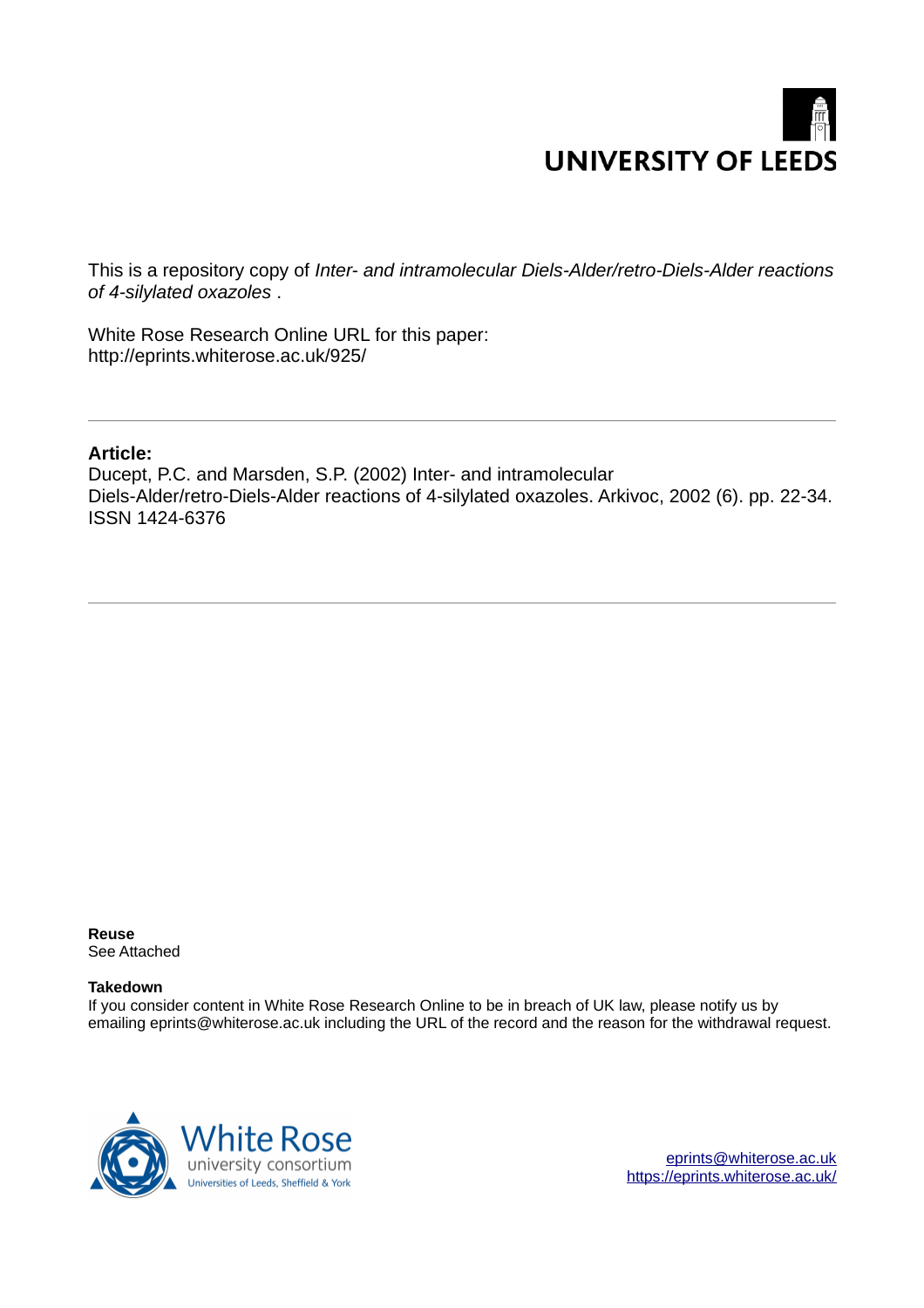## **Inter- and intramolecular Diels-Alder/retro-Diels-Alder reactions of 4-silylated oxazoles**

## **Pascal C. Ducept<sup>a</sup> and Stephen P. Marsden\*,a,b**

*a) Department of Chemistry, Imperial College of Science, Technology and Medicine, London SW7 2AY, U. K. b) Current address: Department of Chemistry, University of Leeds, Leeds LS2 9JT, U. K. E-mail: [S.P.Marsden@chem.leeds.ac.uk](mailto:S.P.Marsden@chem.leeds.ac.uk)* 

#### **Dedicated to Professor Charles Rees F.R.S. on the occasion of his 75th birthday**

#### **Abstract**

4-Silylated oxazoles have been shown to undergo inter- and intramolecular Diels-Alder/retro-Diels-Alder reactions with electron-poor alkynes to generate polysubstituted furans. The ease of synthesis of the requisite oxazoles by the rhodium-catalysed condensation of nitriles with silylated diazoacetate greatly increases the scope of this reaction.

**Keywords**: Silylated oxazoles, diazoacetate, furans, Diels-Alder, retro-Diels-Alder.

## **Introduction**

Oxazoles are well recognised for their ability to act as azadienes in Diels-Alder cycloaddition reactions with both alkenes and alkynes.<sup>1</sup> The adducts from the former class of reactions usually eliminate water to generate substituted pyridines, while the latter class gives substituted furans by retro-Diels-Alder elimination of nitriles. This has proven to be a powerful method for the synthesis of this important class of heterocycles and has been widely used in the context of complex natural product synthesis.<sup>2</sup>

One of the most convenient methods for the synthesis of oxazoles involves the condensation of diazocarbonyl compounds with nitriles, discovered by Huisgen in 1961.<sup>3</sup> Although the reaction can be carried out under a range of conditions (thermal, photochemical, Lewis-acid catalysed) the use of rhodium  $(II)$  carboxylate catalysts pioneered by Helquist<sup>4</sup> and Moody<sup>5</sup> offers particularly mild conditions which are compatible with highly functionalised substrates. One limitation of this method is that in general these reactions work best with doubly stabilised diazocarbonyl compounds such as diazomalonates, diazoketoesters and diazoketophosphonates so as to avoid competing carbene dimerisation. <sup>6</sup> This in turn limits the utility of this method as an approach to cycloaddition precursors, since the presence of electronwithdrawing groups on the oxazole deactivates the system toward cycloaddition and also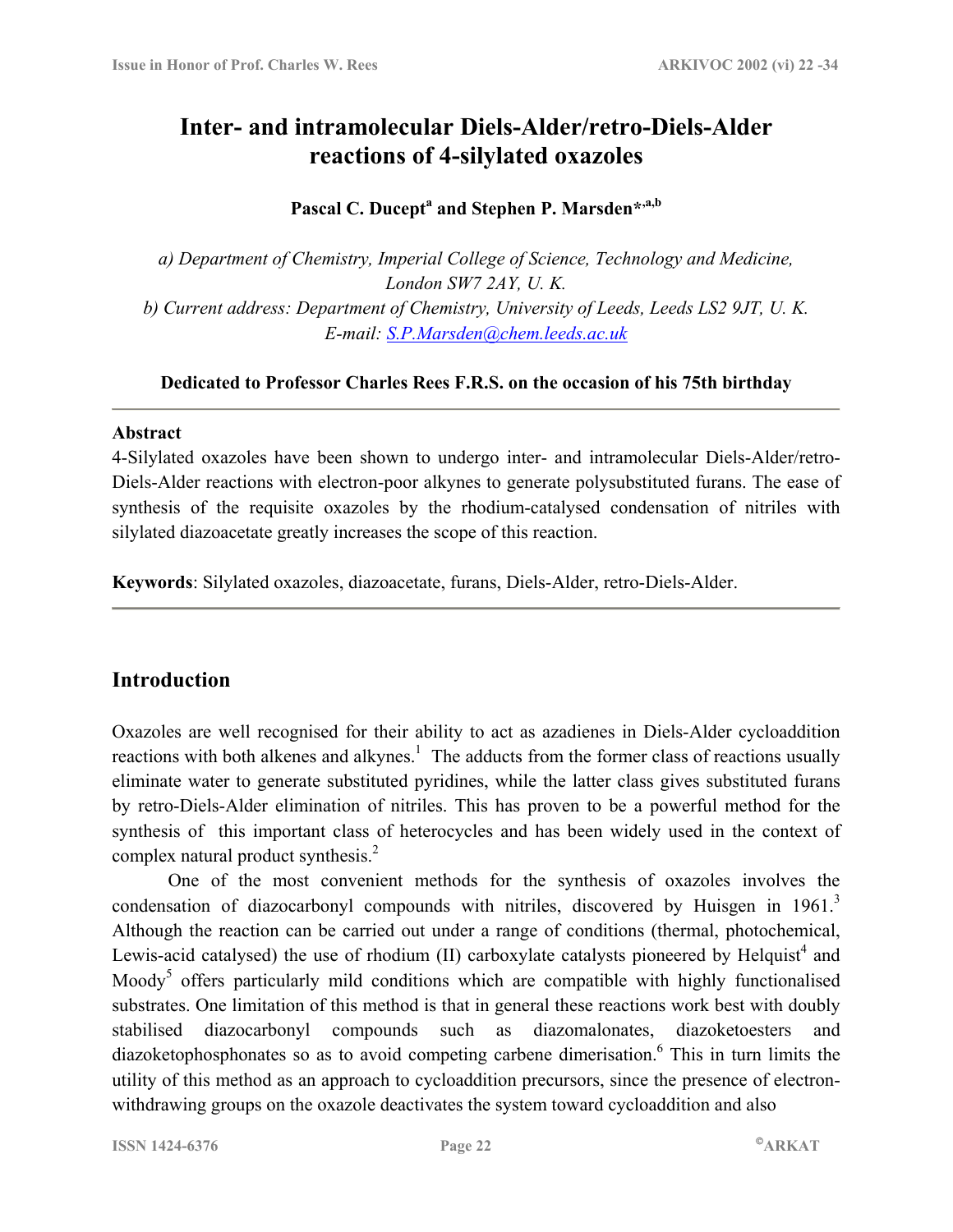oxazoles bearing carbonyl functions at the 4-position are susceptible to Cornforth rearrangement on thermolysis.<sup>7</sup> Indeed, to our knowledge there are no known successful examples of cycloadditions of oxazoles bearing a carbonyl group at the 4-position with alkynes, and only two reports of reactions with alkenes.<sup>8</sup>

We have recently shown that 4-silylated oxazoles can be readily prepared by the condensation of silyl diazoacetates with nitriles under rhodium catalysis.<sup>9</sup> The reluctance of silyl diazoacetates and their derived rhodium carbenoids to undergo dimerisation means that these reactions are operationally simple, requiring no precautions such as high dilution or slow addition of substrate. It therefore became apparent that were these substrates to undergo Diels-Alder reactions with alkynes, followed by subsequent retro-Diels-Alder elimination of silyl cyanide, then this would considerably broaden the scope of the overall furan synthesis. We report herein the successful Diels-Alder/retro-Diels-Alder reactions of silylated oxazoles with electronpoor alkynes in both inter- and intramolecular manifolds.

## **Results and Discussion**

We elected first to study the intermolecular variant. The silylated oxazoles **1a**-**g** were prepared from the corresponding nitrile and ethyl (triethylsilyl)diazoacetate under rhodium (II) octanoate catalysis, according to our standard procedure.<sup>9</sup> Oxazoles 1a-f were then thermolysed in turn with dimethyl acetylenedicarboxylate **2a** under the conditions shown (Scheme 1 and Table 1). Pleasingly, the desired Diels-Alder/retro-Diels-Alder sequence to yield the substituted furans **3** was observed in all but two cases. Where successful, the yields of the adducts were moderate to good except in the case of the simple methyl-substituted oxazole **1b**, which gave a very messy reaction from which only 18% of the clean furan could be isolated. Attempted reaction of the corresponding ethyl homologue also gave a messy reaction from which it was not possible to obtain completely pure furan, and it therefore appears that 2-alkyloxazoles are poor substrates for this reaction. As expected, the aryl- and heteroaryl-substituted oxazoles **1a**,**c** required higher temperatures to drive the reactions as a consequence of the loss of stabilising conjugation through the cycloaddition step.



#### **Scheme 1.**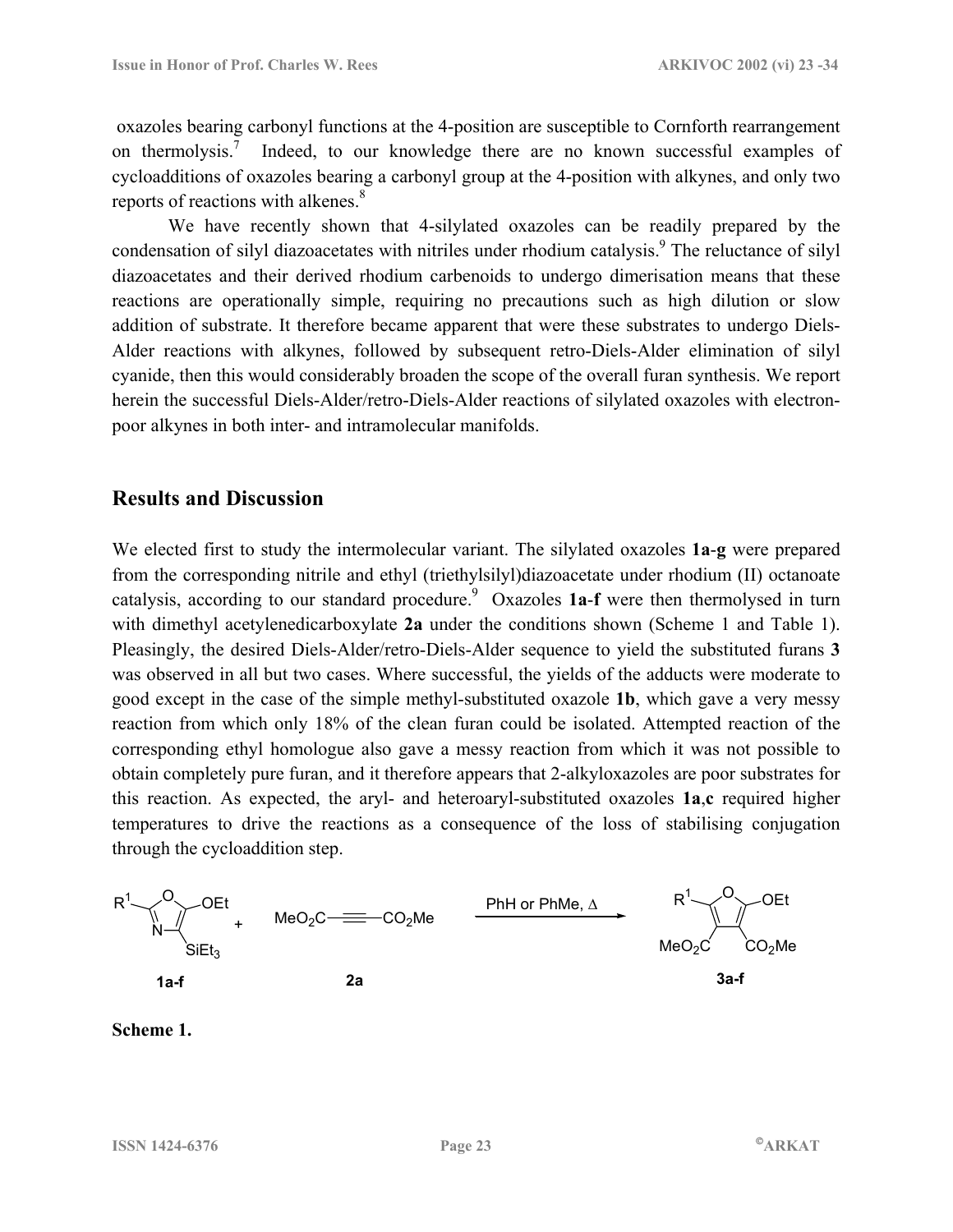| <b>Entry</b> | $\mathbf{R}^1$     | Temp. | <b>Solvent</b> | Yield |
|--------------|--------------------|-------|----------------|-------|
| a            | Ph                 | 100   | PhMe           | 65    |
| b            | Me                 | 60    | PhH            | 18    |
| c            | 2-thiophenyl       | 120   | PhMe           | 52    |
|              | CO <sub>2</sub> Me | 120   | PhMe           | 62    |
| e            | 2-furanyl          | 110   | PhMe           | $0^a$ |
|              | NMe <sub>2</sub>   | 60    | PhH            |       |

**Table 1**: Cycloaddition of oxazoles **1a**-**f** with dimethyl acetylenedicarboxylate **2a**

a - 43% yield of **4** isolated (see **Scheme 2**)

The reaction of 2-furanyl oxazole **1e** with **2a** gave an unoptimised 43% yield of a 1:1 cycloadduct **4** from addition across the more electron-rich furan ring rather than the oxazole (**Scheme 2**). The highly electron-rich dimethylamino-substituted oxazole **1f** underwent a rapid reaction to produce a new, more polar product as judged by TLC analysis, but despite significant effort this material could not be isolated following column chromatography.



#### **Scheme 2.**

We next investigated the intermolecular reactions of oxazoles **1a**/**g** with less activated dienophiles. Both oxazoles reacted in a completely regioselective manner with methyl propiolate **2b** to generate the furans **5a**/**g** in moderate yield (**Scheme 3** and **Table 2**). The regioselectivity mirrors that previously observed<sup>8a,10</sup> and as expected from the alignment of the electron-rich 2position of the oxazole with the electron-deficient terminus of the alkyne. Notably, the presence of only a single activating group meant that higher temperatures were required than for the corresponding reactions with **2a**. In the light of this, it was felt that less-active dienophiles would be less likely still to undergo cycloaddition and indeed the oxazoles were recovered unchanged from attempted reaction with methyl 3-phenylpropiolate **2c**, diphenylacetylene **2d** and trimethylsilylacetylene **2e**.



**Scheme 3.** 

**ISSN 1424-6376** Page 24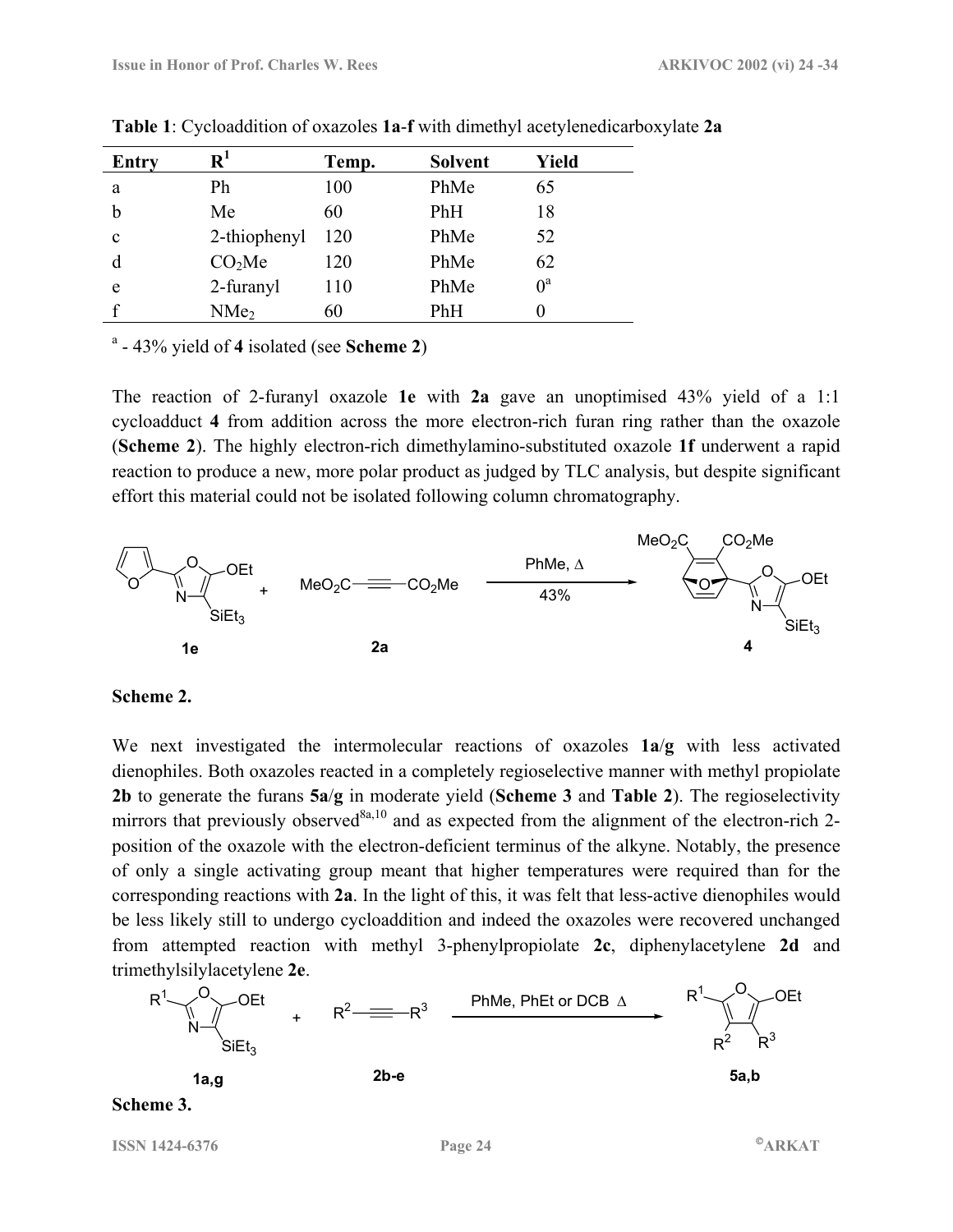| Entry        | $\overline{\mathbf{R}}$ | $\mathbf{R}^2$ | $\mathbf{R}^3$     | Temp. | <b>Solvent</b> | <b>Yield</b> |
|--------------|-------------------------|----------------|--------------------|-------|----------------|--------------|
| a            | Ph                      | Η              | CO <sub>2</sub> Me | 160   | PhEt           | 43           |
| $\mathbf b$  | Et                      | H              | CO <sub>2</sub> Me | 110   | PhMe           | 40           |
| $\mathbf{c}$ | Ph                      | Ph             | CO <sub>2</sub> Me | 160   | PhEt           | 0            |
| d            | Et                      | Ph             | CO <sub>2</sub> Me | 160   | PhEt           | 0            |
| e            | Et                      | Ph             | Ph                 | 180   | <b>DCB</b>     | 0            |
|              | Et                      | Η              | SiMe <sub>3</sub>  | 180   | <b>DCB</b>     |              |

**Table 2**: Attempted cycloaddition of oxazoles **1a**,**g** with dienophiles **2b-e**

Finally, we turned our attention to intramolecular variants of the reaction. Three potential substrates were prepared, with varying degrees of activation in the dienophile part of the molecule. The diactivated and monoactivated oxazoles **6a**/**b** were prepared by the route shown in **Scheme 4**. Thus, condensation of 4-(*tert*-butyldimethylsilyloxy)pentanenitrile<sup>11</sup> with ethyl (triethylsilyl)diazoacetate under rhodium catalysis gave a 79% yield of the oxazole **7**. Deprotection with TBAF yielded alcohol **8** which was oxidised under Swern conditions to yield aldehyde **9**. Addition of lithiated methyl propiolate<sup>12</sup> or trimethylsilylacetylene to **9** gave the alcohols **10a**/**b**, which were oxidised with Dess-Martin periodinane to give **6a**/**b** in good yield.



**Scheme 4.** (i). 1% Rh<sub>2</sub>(oct)<sub>4</sub>, benzene, 79%; (ii). TBAF, THF, r.t., 91%; (iii). (COCl)<sub>2</sub>, DMSO,  $CH_2Cl_2$ , -78<sup>o</sup>C, then Et<sub>3</sub>N, -78<sup>o</sup>C to r.t., 73%; (iv). methyl propiolate, <sup>n</sup>BuLi, THF/Et<sub>2</sub>O/pentane,  $-120^{\circ}$ C, then add **9**,  $-120^{\circ}$ C to  $-78^{\circ}$ C, 78%; (v). trimethylsilylacetylene, <sup>n</sup>BuLi, THF,  $-78^{\circ}$ C, then add 9, 90%; (vi). Dess-Martin periodinane, CH<sub>2</sub>Cl<sub>2</sub>, 77% (6a) and 80% (6b).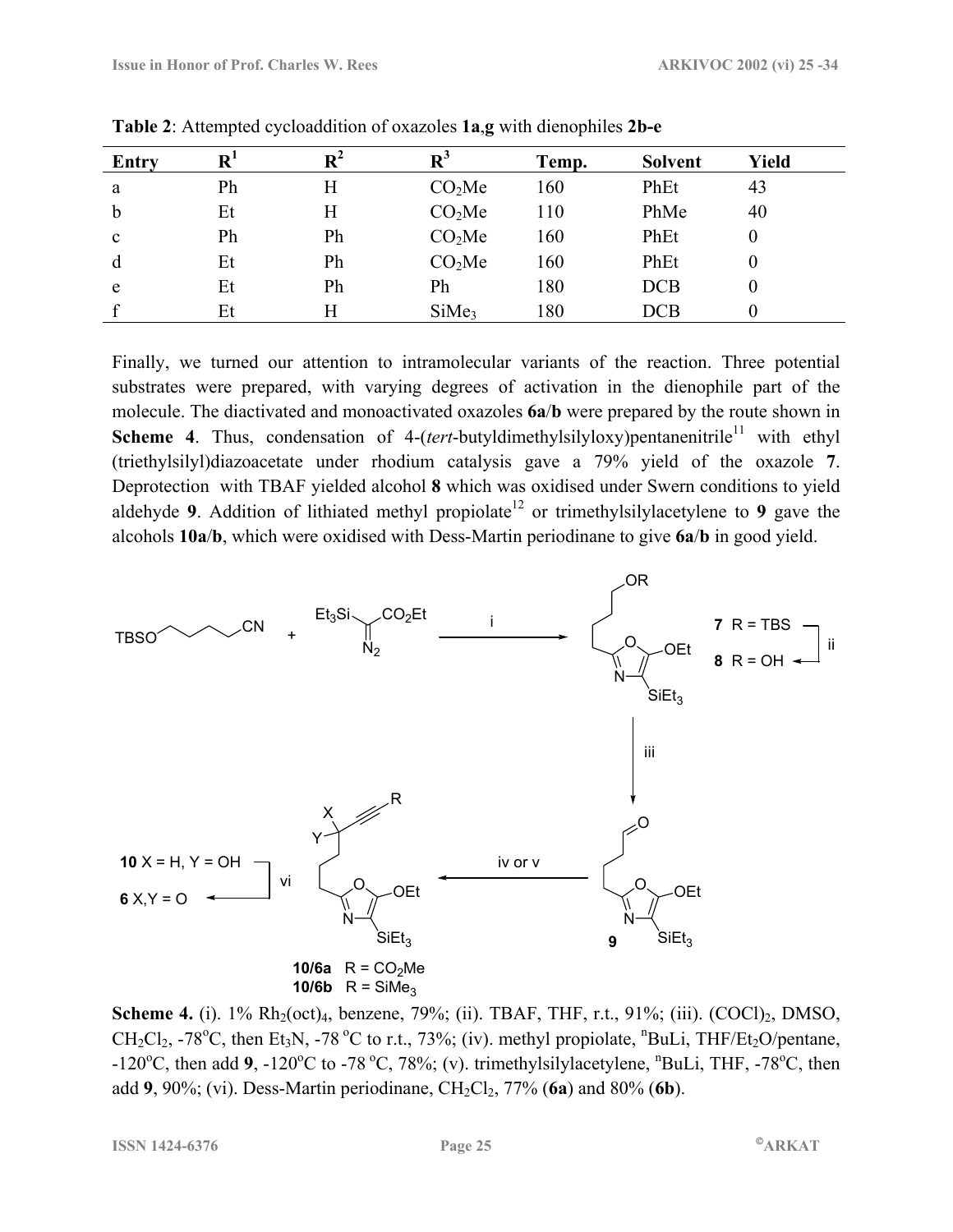The non-activated alkyne **6c** was simply prepared by condensation of 7-phenylhept-6-ynylnitrile **11** with ethyl (triethylsilyl)diazoacetate to give **6c** in 62% yield (**Scheme 5**).



#### **Scheme 5.**

The Diels-Alder/retro-Diels-Alder reactions of **6a**/**b** proceeded smoothly to give the desired dihydrobenzofuranones **12a/b** in good yield (**Scheme 6**). Notably, in the intramolecular manifold it appears that one activating group (as in **6b**) is sufficient for effective reaction, though as expected the monoactivated system required higher temperatures (refluxing dichlorobenzene compared to toluene) to drive the reaction. It should also be noted that the silyl function in **12b** may potentially be utilised as a handle for the introduction of further functionality through *ipso*electrophilic substitution reactions.<sup>9</sup> Finally, thermolysis of 6c failed to give any cycloadduct even under forcing conditions  $(180^{\circ}C)$  in dichlorobenzene), with only starting material being recovered. This suggests that at least one activating group is required, although further experiments will be required to separate this effect from the entropic factors associated with exchange of the  $sp<sup>2</sup>$  carbonyl unit for a methylene unit in the linking chain.



#### **Scheme 6.**

In summary, we have shown that readily available 4-silyl oxazoles will participate in Diels-Alder/retro-Diels-Alder sequences, giving facile access to a range of polysubstituted furans in just two steps from nitriles.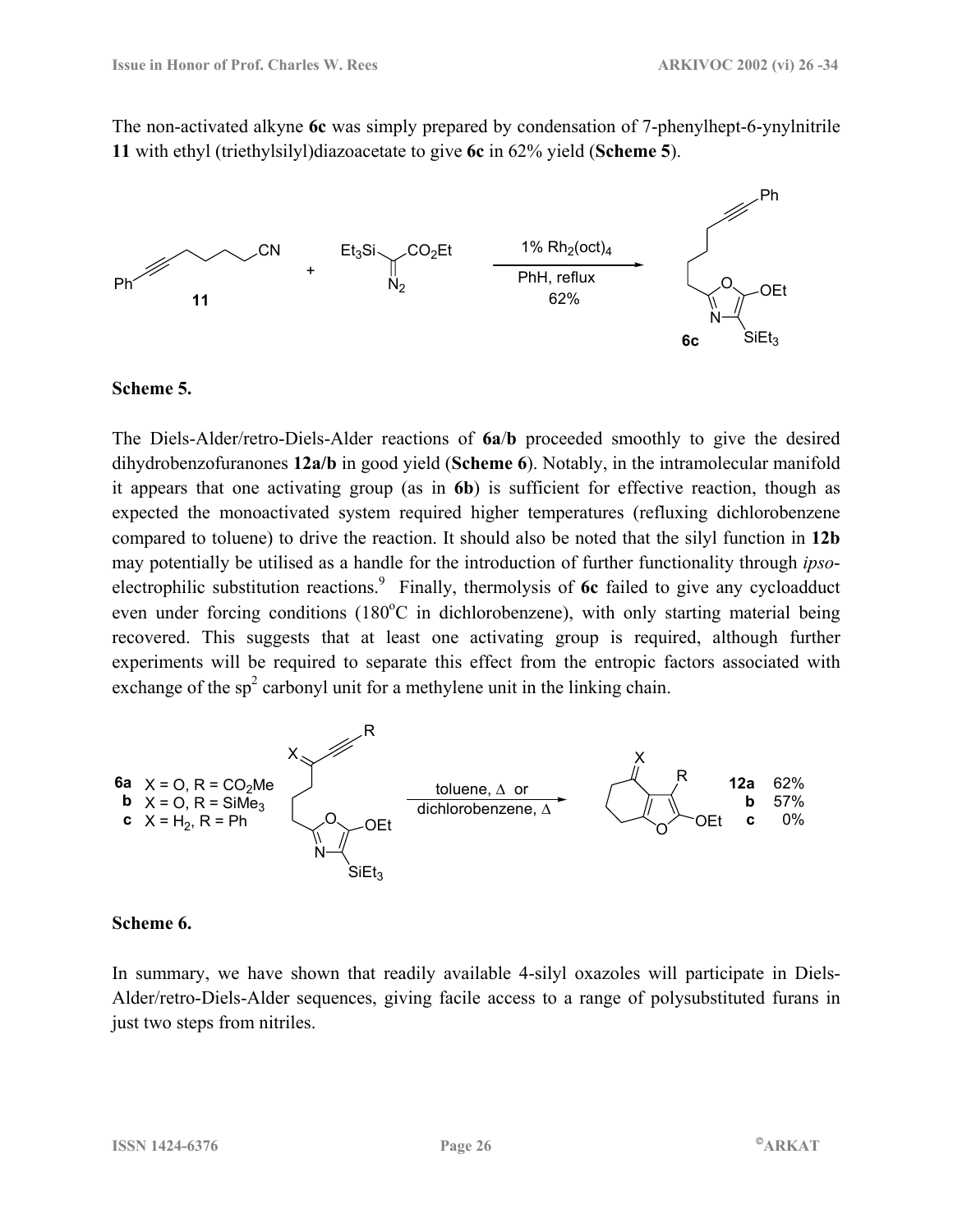## **Experimental Section**

**General procedure for the cycloaddition reactions: 2-ethoxy-3,4-di(methoxycarbonyl)-5 phenylfuran 3a.** A solution of 5-ethoxy-2-phenyl-4-triethylsilyloxazole (0.121 g, 0.4 mmol) and dimethyl acetylenedicarboxylate (59 µl, 0.48 mmol) in toluene (0.5 ml) was heated to 100°C. The solution was cooled to room temperature, concentrated under reduced pressure and the residual oil purified by flash chromatography (60:40 petroleum ether:diethyl ether) to yield 2 ethoxy-3,4-di(methoxycarbonyl)-5-phenylfuran **3a** as a white solid (0.079 g, 65 %). m.p. 74- 75°C; νmax (KBr/film) 2987 w, 2952 w, 2904 w, 1724 s (C=O), 1602 s, 1573 w, 1492 w, 1459 m, 1446 m, 1417 w, 1390 w, 1346 m, 1222 m, 1097 s, 1051 m, 811 w, 781 w, 763 w, 692 w cm-1; δH (300 MHz, CDCl3) 1.48 (3 H, t, *J* = 7 Hz, OCH2CH3), 3.78 (3 H, s, CO2CH3), 3.88 (3 H, s, CO<sub>2</sub>CH<sub>3</sub>), 4.51 (2 H, q,  $J = 7$  Hz, OCH<sub>2</sub>CH<sub>3</sub>), 7.30 - 7.38 (3 H, m, H<sub>3',4'</sub>), 7.55 (2 H, m, H<sub>2'</sub>); δ<sub>C</sub> (75 MHz, CDCl<sub>3</sub>) 14.9 OCH<sub>2</sub>CH<sub>3</sub>, 51.5 CO<sub>2</sub>CH<sub>3</sub>, 52.6 CO<sub>2</sub>CH<sub>3</sub>, 68.5 OCH<sub>2</sub>CH<sub>3</sub>, 93.1 C<sub>3</sub>, 114.7  $C_4$ , 125.2  $C_3$ <sup>2</sup>, 128.4  $C_4$ <sup>2</sup>, 128.5  $C_1$ <sup>2</sup>, 128.6  $C_2$ <sup>2</sup>, 141.8  $C_5$ , 160.5  $C_2$ , 162.3  $CO_2CH_3$ , 165.1  $CO_2CH_3$ ;  $m/z$  (CI+, NH<sub>3</sub>) 305 ([M+H]<sup>+</sup>, 100), 105 (12); HRMS (CI+) Found [M+H]<sup>+</sup> 305.1034;  $C_{16}H_{17}O_6$  requires 305.1025.

#### **2-Ethoxy-3,4-di(methoxycarbonyl)-5-methylfuran 3b**

The experiment was carried out by the general procedure with a solution of 5-ethoxy-2-methyl-4-triethylsilyloxazole (0.097 g, 0.4 mmol) and dimethyl acetylenedicarboxylate (51 µl, 0.42 mmol) in benzene (0.2 ml) heated to 60°C. The crude product was purified by flash chromatography (70:30 petroleum ether:diethyl ether) to yield 2-ethoxy-3,4 di(methoxycarbonyl)-5-methylfuran **3b** as a colourless liquid (0.017 g, 18 %). ν<sub>max</sub> (KBr/film) 2955 s, 2921 s, 2881 s, 1722 s (C=O), 1611 s, 1512 w, 1447 s, 1331 s, 1216 s, 1088 s, 1024 s, 844 m, 811 m, 781 m, 746 m cm<sup>-1</sup>;  $\delta_H$  (270 MHz, CDCl<sub>3</sub>) 1.40 (3 H, t,  $J = 7$  Hz, OCH<sub>2</sub>CH<sub>3</sub>), 2.36 (3 H, s, CH<sub>3</sub>), 3.77 (3 H, s, CO<sub>2</sub>CH<sub>3</sub>), 3.81 (3 H, s, CO<sub>2</sub>CH<sub>3</sub>), 4.35 (2 H, q,  $J = 7$  Hz, OCH<sub>2</sub>CH<sub>3</sub>);  $\delta_C$  (75 MHz, CDCl<sub>3</sub>) 12.8 CH<sub>3</sub>, 14.1 OCH<sub>2</sub>CH<sub>3</sub>, 51.6 CO<sub>2</sub>CH<sub>3</sub>, 51.8 CO<sub>2</sub>CH<sub>3</sub>, 68.8 OCH<sub>2</sub>CH<sub>3</sub>, 92.4 C<sub>3</sub>, 113.8 C<sub>4</sub>, 147.5 C<sub>5</sub>, 159.7 CO<sub>2</sub>CH<sub>3</sub>, 162.8 CO<sub>2</sub>CH<sub>3</sub>, 163.9 C<sub>2</sub>; *m/z* (CI+, NH<sub>3</sub>) 243 ([M+H]<sup>+</sup>, 100); HRMS (CI+) Found [M+H]<sup>+</sup> 243.0864; C<sub>11</sub>H<sub>15</sub>O<sub>6</sub> requires 243.0869.

**2-Ethoxy-3,4-di(methoxycarbonyl)-5-(2-thiophenyl)furan 3c.** The experiment was carried out by the general procedure with 5-ethoxy-2-(2-thiophenyl)-4-triethylsilyloxazole (0.115 g, 0.37 mmol) and dimethyl acetylenedicarboxylate (50 µl, 0.4 mmol) in toluene (0.4 ml) heated to 120°C. The crude product was purified by flash chromatography (50:50 petroleum ether:diethyl ether) to yield 2-ethoxy-3,4-di(methoxycarbonyl)-5-(2-thiophenyl)furan **3c** as a colourless oil (0.060 g, 52 %).  $v_{\text{max}}$  (KBr/film) 2989 w, 2952 w, 1722 s (C=O), 1604 s, 1446 s, 1328 s, 1240 s, 1093 s, 707 w cm<sup>-1</sup>;  $\delta_H$  (300 MHz, CDCl<sub>3</sub>) 1.46 (3 H, t,  $J = 7$  Hz, OCH<sub>2</sub>CH<sub>3</sub>), 3.78 (3 H, s, CO<sub>2</sub>CH<sub>3</sub>), 3.86 (3 H, s, CO<sub>2</sub>CH<sub>3</sub>), 4.48 (2 H, q, *J* = 7 Hz, OCH<sub>2</sub>CH<sub>3</sub>), 7.02 (1H, dd, *J*<sub>4'-3</sub><sup> $\cdot$ </sup> = 5 Hz,  $J_{4^2-5^2} = 3.5$  Hz,  $H_{4^2}$ ), 7.30 (1H, dd,  $J_{3^2-4^2} = 5$  Hz,  $J_{3^2-5^2} = 1$  Hz,  $H_{3^2}$ ), 7.43 (1H, dd,  $J_{5^2-4^2} = 3.5$  Hz,  $J_{5,3}$ <sup> $=$ </sup> 1 Hz, H<sub>5</sub><sup>3</sup>); δ<sub>C</sub> (75 MHz, CDCl<sub>3</sub>) 14.9 OCH<sub>2</sub>CH<sub>3</sub>, 51.6 CO<sub>2</sub>CH<sub>3</sub>, 52.3 CO<sub>2</sub>CH<sub>3</sub>, 68.9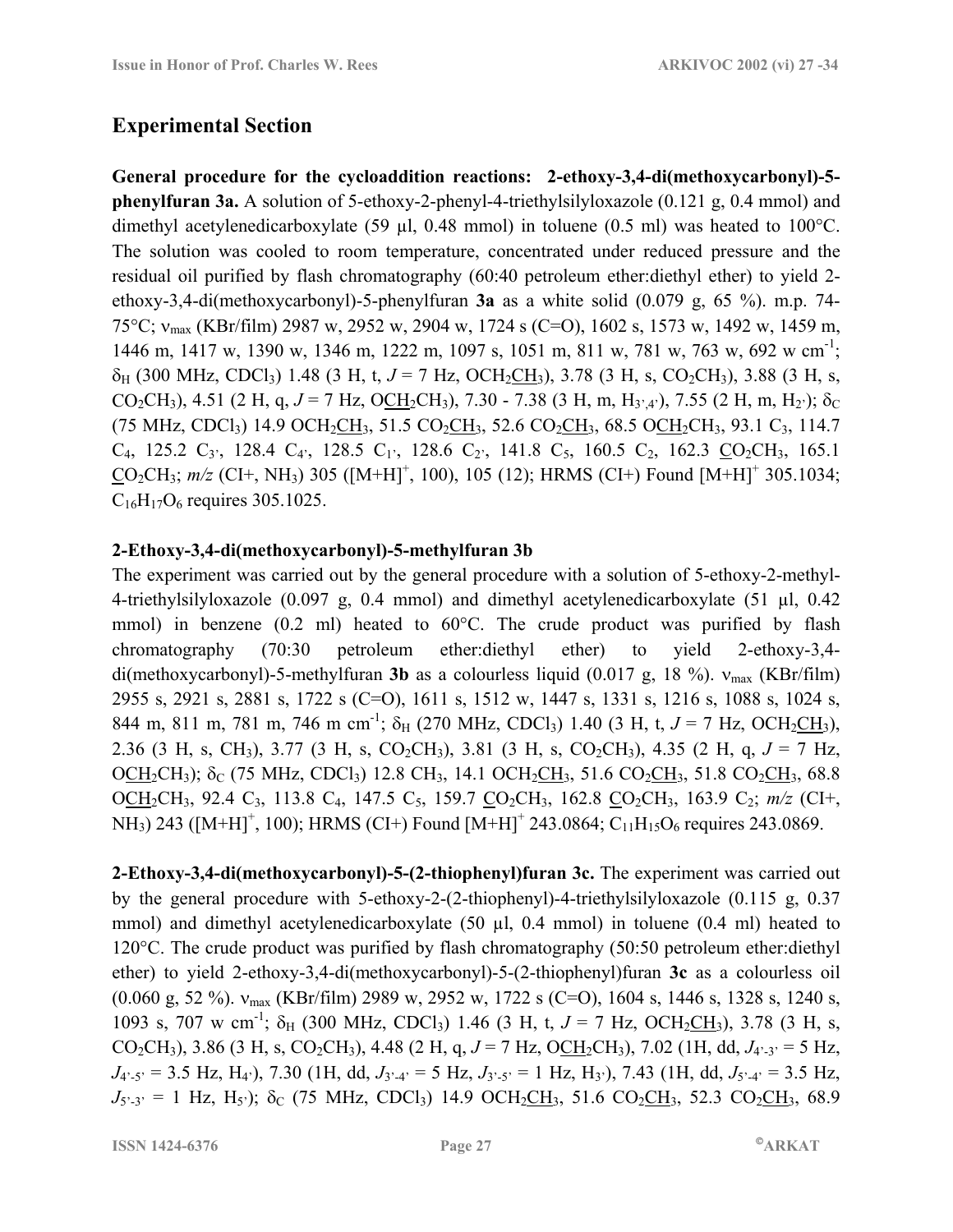OCH<sub>2</sub>CH<sub>3</sub>, 93.3 C<sub>3</sub>, 113.2 C<sub>4</sub>, 126.3, 126.5 C<sub>3',4'</sub>, 127.5 C<sub>5'</sub>, 130.1 C<sub>2</sub>', 139.8 C<sub>5</sub>, 159.9 C<sub>2</sub>, 162.2 CO2CH3, 163.9 CO2CH3; *m/z* (CI+, NH3) 311 ([M+H]+, 100), 111 (27); HRMS (CI+) Found  $[M+H]^+$  311.0583; C<sub>14</sub>H<sub>15</sub>O<sub>6</sub>S requires 311.0589.

**2-Ethoxy-3,4,5-tri(methoxycarbonyl)furan 3d.** The experiment was carried out by the general procedure with 5-ethoxy-2-methoxycarbonyl-4-triethylsilyloxazole (0.144 g, 0.5 mmol) and dimethyl acetylenedicarboxylate (73  $\mu$ l, 0.6 mmol) in toluene (0.5 ml) heated to 120°C. The crude product was purified by flash chromatography (30:70 petroleum ether:diethyl ether) to yield 2-ethoxy-3,4,5-tri(methoxycarbonyl)furan **3d** as a white solid (0.089 g, 62 %). m.p. 69-71 °C;  $v_{\text{max}}$  (KBr/film) 2093 w, 2958 m, 1730 s (C=O), 1712 s (C=O), 1583 s, 1466 s, 1440 s, 1325 s, 1256 s, 1234 s, 1163 m, 1099 s, 1064 s, 809 w, 818 w, 785 m cm<sup>-1</sup>; δ<sub>H</sub> (300 MHz, CDCl<sub>3</sub>) 1.45  $(3 \text{ H}, \text{ t}, J = 7 \text{ Hz}, \text{ OCH}_2\text{CH}_3)$ , 3.74 (3 H, s, CO<sub>2</sub>CH<sub>3</sub>), 3.79 (3 H, s, CO<sub>2</sub>CH<sub>3</sub>), 3.89 (3 H, s, CO<sub>2</sub>CH<sub>3</sub>), 4.55 (2 H, q,  $J = 7$  Hz, O<sub>CH<sub>2</sub>CH<sub>3</sub>); δ<sub>C</sub> (75 MHz, CDCl<sub>3</sub>) 14.6 OCH<sub>2</sub>CH<sub>3</sub>, 51.7</sub> CO<sub>2</sub>CH<sub>3</sub>, 52.1 CO<sub>2</sub>CH<sub>3</sub>, 52.9 CO<sub>2</sub>CH<sub>3</sub>, 68.9 OCH<sub>2</sub>CH<sub>3</sub>, 93.0 C<sub>3</sub>, 127.9 C<sub>4</sub>, 130.0 C<sub>5</sub>, 157.2 C<sub>2</sub>, 161.2 CO<sub>2</sub>CH<sub>3</sub>, 161.8 CO<sub>2</sub>CH<sub>3</sub>, 163.1 CO<sub>2</sub>CH<sub>3</sub>;  $m/z$  (CI+, NH<sub>3</sub>) 287 ([M+H]<sup>+</sup>, 15), 255 (98), 198  $(100)$ , 140  $(29)$ , 111  $(28)$ , 49  $(52)$ ; HRMS  $(CI+)$  Found  $[M+H]^+$  287.0757;  $C_{12}H_{15}O_8$  requires 287.0767.

### **2-(2,3-Di(methoxycarbonyl)-oxabicyclo[2.2.1]hepta-2,5-dienyl)-5-ethoxy-4-**

**triethylsilyloxazole 4.** The experiment was carried out by the general procedure with 5-ethoxy-2-(2-furanyl)-4-triethylsilyloxazole (0.034 g, 0.115 mmol) and dimethyl acetylenedicarboxylate (16  $\mu$ l, 0.126 mmol) in toluene (0.2 ml) heated to 110°C. The crude product was purified by flash chromatography (70:30 petroleum ether:diethyl ether) to yield 2-(2,3-di(methoxycarbonyl) oxabicyclo[2.2.1]hepta-2,5-dienyl)-5-ethoxy-4-triethylsilyloxazole **4** as a colourless oil (0.021 g, 43 %). νmax (KBr/film) 2954 s, 2911 m, 2876 m, 1722 s (C=O), 1593 s, 1437 m, 1266 m, 1117 m, 1015 m, 945 w, 710 m cm<sup>-1</sup>;  $\delta_H$  (270 MHz, CDCl<sub>3</sub>) 0.73 (6 H, q,  $J = 8$  Hz, SiCH<sub>2</sub>CH<sub>3</sub>), 0.94  $(9 \text{ H, t, } J = 8 \text{ Hz, SiCH}_2\text{CH}_3)$ , 1.34 (3 H, t,  $J = 7 \text{ Hz, OCH}_2\text{CH}_3$ ), 3.73 (3 H, s, CO<sub>2</sub>CH<sub>3</sub>), 3.79 (3 H, s, CO<sub>2</sub>CH<sub>3</sub>), 4.19 (2 H, q,  $J = 7$  Hz, OCH<sub>2</sub>CH<sub>3</sub>), 5.77 (1 H, d,  $J_{4.5'} = 2$  Hz, H<sub>4</sub><sup>2</sup>), 7.29 (1 H, dd,  $J_{5,6}$  = 5 Hz,  $J_{5,4}$ ; = 2 Hz, H<sub>5</sub><sup>i</sup>), 7.46 (1 H, d,  $J_{6,5}$ ; = 5 Hz, H<sub>6</sub><sup>j</sup>); δ<sub>C</sub> (75 MHz, CDCl<sub>3</sub>) 3.2 SiCH<sub>2</sub>CH<sub>3</sub>, 7.3 SiCH<sub>2</sub>CH<sub>3</sub>, 14.9 OCH<sub>2</sub>CH<sub>3</sub>, 52.3 CO<sub>2</sub>CH<sub>3</sub>, 52.4 CO<sub>2</sub>CH<sub>3</sub>, 69.3 OCH<sub>2</sub>CH<sub>3</sub>, 84.7  $C_4$ , 91.3  $C_1$ , 109.3  $C_4$ , 142.7, 144.3  $C_5$ , 6, 148.5, 150.8  $C_2$ , 3, 154.2  $C_2$ , 162.4, 163.7, 165.4  $C_5$ ,  $CO_2CH_3$ ;  $m/z$  (CI+, NH<sub>3</sub>) 436 ([M+H]<sup>+</sup>, 100); HRMS (CI+) Found [M+H]<sup>+</sup> 436.1794;  $C_{21}H_{30}NO<sub>7</sub>Si$  requires 436.1792.

**2-Ethoxy-3-methoxycarbonyl-5-phenylfuran 5a.** The experiment was carried out by the general procedure with 5-ethoxy-2-phenyl-4-triethylsilyloxazole (0.091 g, 0.3 mmol) and methyl propiolate (32 µl, 0.36 mmol) in DCB (0.3 ml) heated to 170°C. The crude product was purified by flash chromatography (80:20 petroleum ether:diethyl ether) to yield 2-ethoxy-3 methoxycarbonyl-5-phenylfuran **5a** as a white solid (0.032 g, 43 %). νmax (KBr/film) 3108 w, 2910 w, 1705 s (C=O), 1597 s, 1567 m, 1463 s, 1378 s, 1250 s, 1030 m, 894 w, 754 w cm<sup>-1</sup>;  $\delta_H$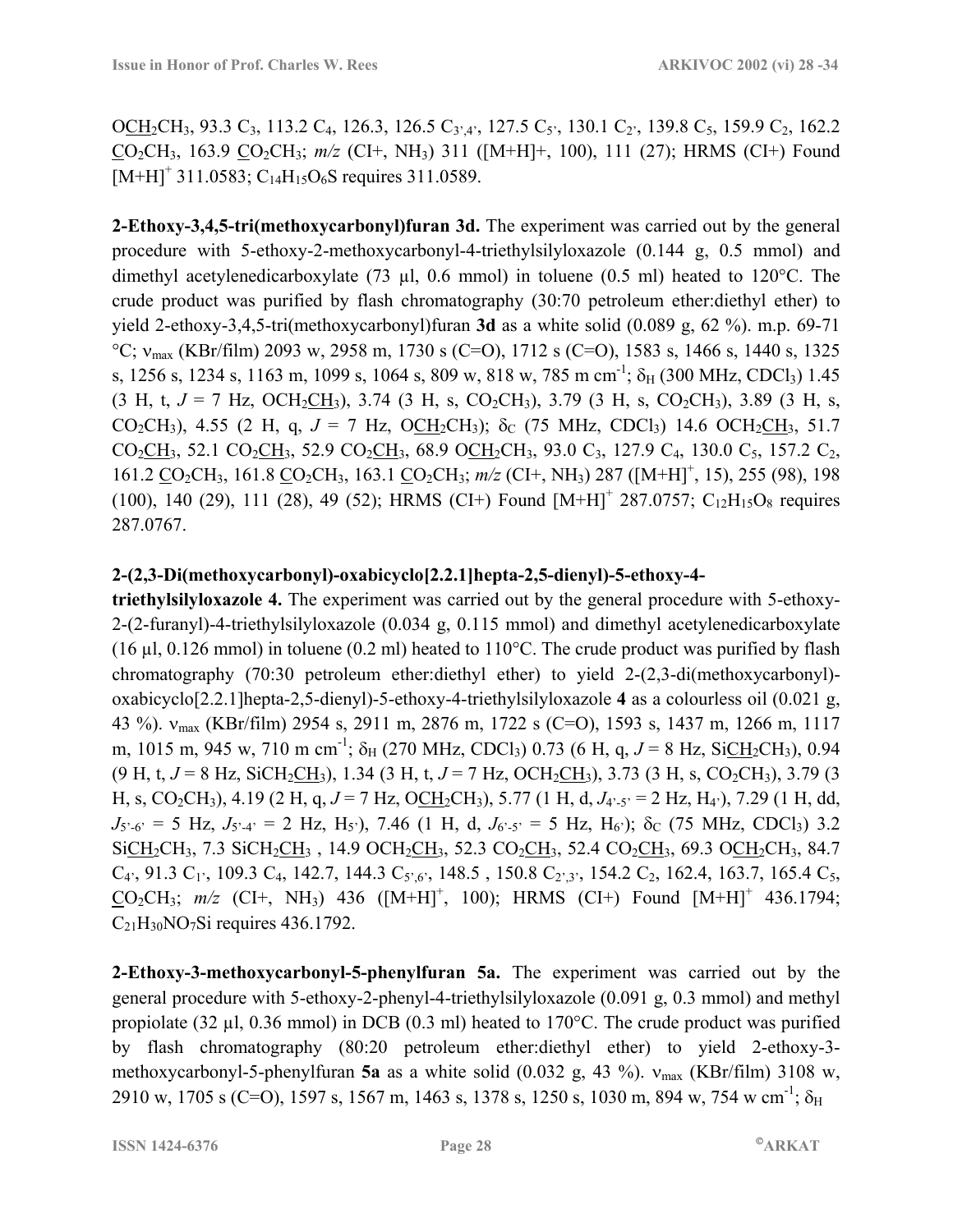$(270 \text{ MHz}, \text{CDCl}_3)$  1.50 (3 H, t,  $J = 7$  Hz, OCH<sub>2</sub>CH<sub>3</sub>), 3.81 (3 H, s, CO<sub>2</sub>CH<sub>3</sub>), 4.54 (2 H, q,  $J = 7$ Hz, OCH<sub>2</sub>CH<sub>3</sub>), 6.83 (1 H, s, H<sub>4</sub>), 7.21 (1 H, m, H<sub>4</sub><sup>)</sup>, 7.35 (2 H, m, H<sub>3</sub><sup>)</sup>), 7.51 (2 H, m, H<sub>2</sub><sup>)</sup>); δ<sub>C</sub> (75 MHz, CDCl<sub>3</sub>) 15.0 OCH<sub>2</sub>CH<sub>3</sub>, 51.3 CO<sub>2</sub>CH<sub>3</sub>, 68.0 OCH<sub>2</sub>CH<sub>3</sub>, 93.7 C<sub>3</sub>, 106.1 C<sub>4</sub>, 122.8, 128.7 C<sub>2',3'</sub>, 127.1 C<sub>4'</sub>, 129.7 C<sub>1'</sub>, 143.4 C<sub>5</sub>, 161.3 C=O, 163.4 C<sub>2</sub>;  $m/z$  (CI+, NH<sub>3</sub>) 264  $([M+NH_4]^+, 47)$ , 247  $([M+H]^+, 100)$ ; HRMS (CI+) Found  $[M+H]^+$  247.0973; C<sub>14</sub>H<sub>15</sub>O<sub>4</sub> requires 247.0970.

**2-Ethoxy-5-ethyl-3-methoxycarbonylfuran 5b.** The experiment was carried out by the general procedure with 5-ethoxy-2-ethyl-4-triethylsilyloxazole (0.102 g, 0.4 mmol) and methyl propiolate (43  $\mu$ l, 0.48 mmol) in toluene (0.4 ml) heated to 110°C. The crude product was purified by flash chromatography (80:20 petroleum ether:diethyl ether) to yield 2-ethoxy-3 methoxy carbonyl-5-ethylfuran **5b** as colourless crystals (0.032 g, 40 %). m.p. 36-37°C; ν<sub>max</sub> (KBr/film) 3125 w, 2976 s, 2955 s, 2879 m, 1719 s (C=O), 1604 s, 1458 m, 1416 w, 1388 w, 1363 w, 1248 m, 1197 m, 1138 m, 1087 s, 1020 m, 960 w, 890 w, 818 w, 776 m, 741 w cm<sup>-1</sup>;  $\delta_H$  $(270 \text{ MHz}, \text{CDCl}_3)$  1.16 (3 H, t,  $J = 7.5$  Hz,  $\text{CH}_3\text{CH}_2$ ), 1.42 (3 H, t,  $J = 7$  Hz,  $\text{OCH}_2\text{CH}_3$ ), 2.50 (2 H, dq,  $J = 1$  Hz,  $J = 7.5$  Hz,  $CH_3CH_2$ ), 3.75 (3 H, s,  $CO_2CH_3$ ), 4.39 (2 H, q,  $J = 7$  Hz, OCH<sub>2</sub>CH<sub>3</sub>), 6.14 (1 H, t,  $J = 1$  Hz, H<sub>4</sub>);  $\delta_C$  (75 MHz, CDCl<sub>3</sub>) 11.6 CH<sub>3</sub>CH<sub>2</sub>, 15.0 OCH<sub>2</sub>CH<sub>3</sub>, 20.9  $CH_3CH_2$ , 51.0 CO<sub>2</sub>CH<sub>3</sub>, 67.1 OCH<sub>2</sub>CH<sub>3</sub>, 92.1 C<sub>3</sub>, 104.9 C<sub>4</sub>, 147.3 C<sub>5</sub>, 160.8 C<sub>2</sub>, 163.7 CO<sub>2</sub>CH<sub>3</sub>; *m/z* (CI+, NH<sub>3</sub>) 216 ([M+NH<sub>4</sub>]<sup>+</sup>, 22), 199 ([M+H]<sup>+</sup>, 46), 102 (34), 52 (100); HRMS (CI+) Found  $[M+H]^+$  199.0971;  $C_{10}H_{15}O_4$  requires 199.0970.

 **2-(4-(***tert***-Butyldimethylsilyloxy)-butyl)-5-ethoxy-4-triethylsilyl oxazole 7.** The experiment was carried out by the general procedure for the preparation of 4-silylated oxazoles with 5-(*tert*butyldimethylsilyloxy)-pentanenitrile (2.77 g, 13 mmol), ethyl (triethylsilyl)diazoacetate (2.28 g, 10 mmol) and  $Rh_2(octanoate)_4$  (78 mg, 0.1 mmol) in dry benzene (20 ml). The crude product was purified by flash chromatography (95:5 petroleum ether:diethyl ether) to yield 2-(4-(*tert*butyldimethylsilyloxy)butyl)-5-ethoxy-4-triethylsilyloxazole **7** as a colourless liquid (3.30 g, 79 %). νmax (KBr/film) 2953 s, 2934 s, 2874 s, 1605 s, 1577 w, 1462 w, 1389 w, 1255 m, 1105 m, 1019 m, 836 m, 775 w, 736 m, 734 m cm<sup>-1</sup>;  $\delta_H$  (270 MHz, CDCl<sub>3</sub>) 0.02 (6 H, s, SiCH<sub>3</sub>), 0.72 (6 H, g,  $J = 8$  Hz, SiCH<sub>2</sub>CH<sub>3</sub>), 0.86 (9 H, s, SiC(CH<sub>3</sub>)<sub>3</sub>), 0.94 (9 H, t,  $J = 8$  Hz, SiCH<sub>2</sub>CH<sub>3</sub>), 1.33 (3 H, t,  $J = 7$  Hz, OCH<sub>2</sub>CH<sub>3</sub>), 1.55 (2 H, p,  $J = 7$  Hz, H<sub>3</sub><sup>3</sup>), 1.73 (2 H, p,  $J = 7$  Hz, H<sub>2</sub><sup>3</sup>), 2.64 (2 H, t,  $J_1$ <sup>1</sup>-2<sup>*i*</sup> = 7 Hz, H<sub>1</sub><sup>*i*</sup>), 3.60 (2 H, t,  $J_{4}$ <sup>2</sup>-3<sup>*i*</sup> = 6.5 Hz, H<sub>4</sub><sup>*i*</sup>), 4.12 (2 H, q,  $J = 7$  Hz, OCH<sub>2</sub>CH<sub>3</sub>); δ<sub>C</sub> (75 MHz, CDCl<sub>3</sub>) -5.4 SiCH<sub>3</sub>, 3.1 SiCH<sub>2</sub>CH<sub>3</sub>, 7.3 SiCH<sub>2</sub>CH<sub>3</sub>, 14.9 OCH<sub>2</sub>CH<sub>3</sub>, 18.3 SiC(CH<sub>3</sub>)<sub>3</sub>, 23.7  $C_2$ , 25.9 SiC(CH<sub>3</sub>)<sub>3</sub>, 28.3 C<sub>1</sub>, 32.2 C<sub>3</sub>, 62.7 C<sub>4</sub>, 69.2 OCH<sub>2</sub>CH<sub>3</sub>, 109.4 C<sub>4</sub>, 157.1 C<sub>2</sub>, 164.5 C<sub>5</sub>; *m/z* (CI+, NH<sub>3</sub>) 414 ([M+H]<sup>+</sup>, 100), 356 (10), 208 (10), 132 ([SiEt<sub>3</sub>+NH<sub>3</sub>]<sup>+</sup>, 5); HRMS (CI+) Found  $[M+H]^+$  414.2854;  $C_{21}H_{44}NO_3Si_2$  requires 414.2860.

**5-Ethoxy- 2-(4-hydroxybutyl)-4-triethylsilyloxazole 8.** To a stirred solution of 2-(4-(*tert*butyldimethylsilyloxy)butyl)-5-ethoxy-4-triethylsilyl oxazole **7** (3.20 g, 7.73 mmol) in THF (30 ml) was added TBAF (7.73 ml of a 1M solution in THF, 7.73 mmol). The mixture was stirred at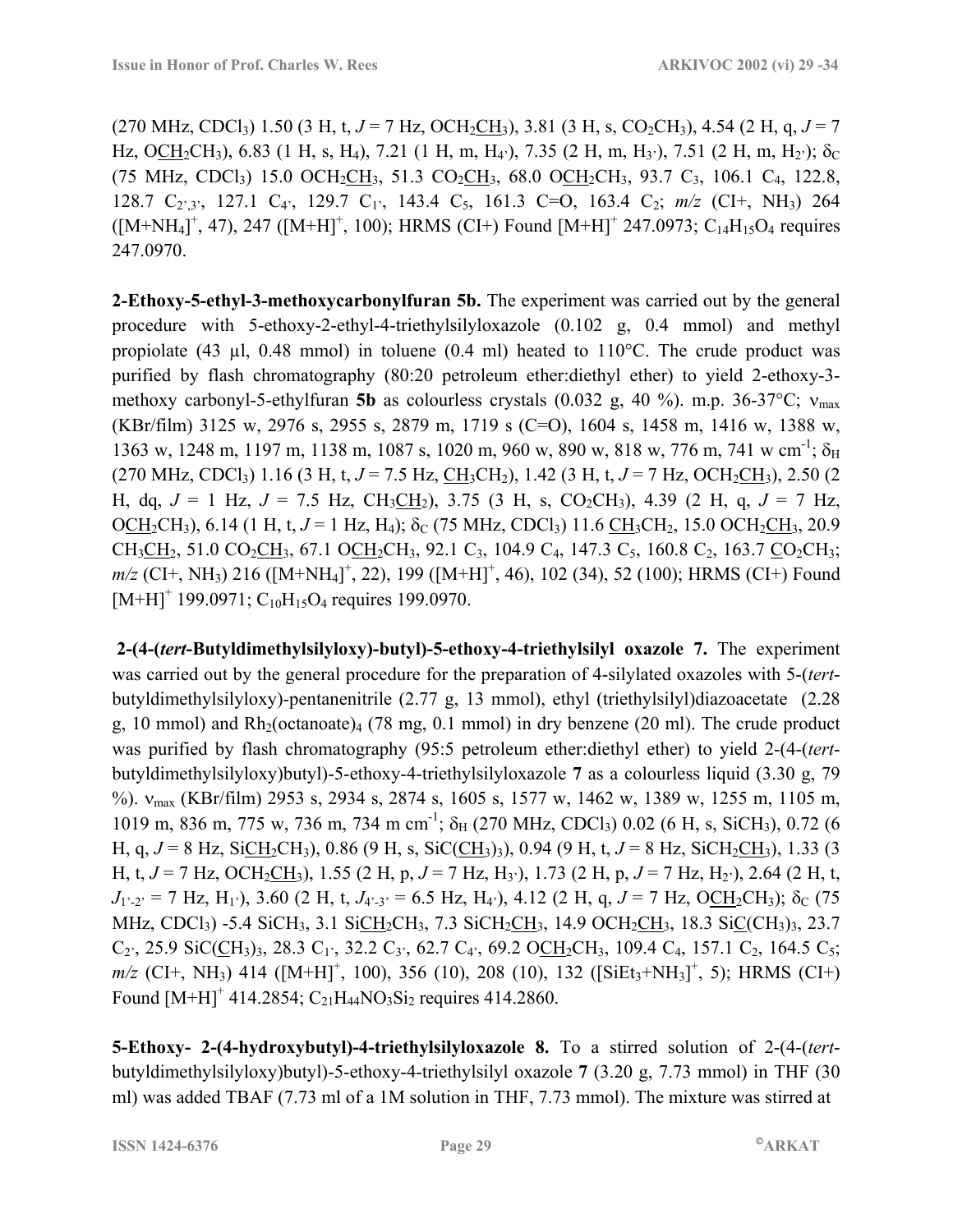rt and monitored by TLC. After complete consumption of the starting material, the reaction was quenched by the addition of sat. aq. NH4Cl (30 ml). The aqueous layer was extracted with ether (3 x 30 ml) and the combined organics dried (MgSO4), filtered and evaporated under reduced pressure. The crude product was purified by flash chromatography (10:90 petroleum ether:diethyl ether) to yield 2-(4-hydroxybutyl)-5-ethoxy-4-triethylsilyloxazole **8** as a colourless oil (2.10 g, 91 %).  $v_{\text{max}}$  (KBr/film) 3343 m (OH), 2954 s, 2933 s, 2872 s, 1606 m, 1512 w, 1465 w, 1377 w, 1246 m, 1067 m, 1017 m, 739 w cm<sup>-1</sup>;  $\delta_H$  (270 MHz, CDCl<sub>3</sub>) 0.70 (6 H, q, J = 8 Hz,  $SiCH_2CH_3$ ), 0.92 (9 H, t, *J* = 8 Hz, SiCH<sub>2</sub>CH<sub>3</sub>), 1.33 (3 H, t, *J* = 7 Hz, OCH<sub>2</sub>CH<sub>3</sub>), 1.60 (2 H, p, *J*  $= 7$  Hz, H<sub>3</sub><sup>2</sup>), 1.81 (2 H, p,  $J_{2^2-1^2} = J_{2^2-3^2} = 7$  Hz, H<sub>2</sub><sup>2</sup>), 2.66 (2 H, t,  $J_{1^2-2^2} = 7$  Hz, H<sub>1</sub><sup>2</sup>), 2.95 (1 H, br s, OH), 3.60 (2 H, t,  $J_{4'3'} = 6$  Hz,  $H_{4'}$ ), 4.12 (2 H, q,  $J = 7$  Hz, OCH<sub>2</sub>CH<sub>3</sub>) (OH not observed);  $\delta_C$  $(67.5 \text{ MHz}, \text{CDCl}_3)$  3.1 Si $\text{CH}_2\text{CH}_3$ , 7.3 SiCH<sub>2</sub>CH<sub>3</sub>, 14.9 OCH<sub>2</sub>CH<sub>3</sub>, 22.5 C<sub>2</sub><sup>,</sup>, 27.8 C<sub>1</sub><sup>,</sup>, 32.1 C<sub>3</sub><sup>*,*</sup>, 61.5 C<sub>4</sub><sup>2</sup>, 69.5 O<u>CH</u><sub>2</sub>CH<sub>3</sub>, 99.9 C<sub>4</sub>, 157.4 C<sub>2</sub>, 164.5 C<sub>5</sub>;  $m/z$  (CI+, NH<sub>3</sub>) 338 ([M+2H+2NH<sub>4</sub>]<sup>+</sup>, 14), 300 ( $[M+H]^+$ , 100); HRMS (CI+) Found  $[M+H]^+$  300.1992; C<sub>15</sub>H<sub>30</sub>NO<sub>3</sub>Si requires 300.1995.

 **5-Ethoxy-2-(4-oxobutyl)-4-triethylsilyloxazole 9.** To a stirred solution of oxalyl chloride (0.95 g, 7.5 mmol) in dry DCM (30 ml) cooled to -78°C was added dropwise DMSO (1.06 ml, 15 mmol). The mixture was stirred for 5 min at -78°C and a solution of 2-(4-hydroxybutyl)-5 ethoxy-4-triethylsilyloxazole **8** (1.50 g, 5 mmol) in dry DCM (30 ml) was added in one portion. The reaction mixture was kept at -78 $^{\circ}$ C for 30 min and was then treated with Et<sub>3</sub>N (4.2 ml, 30) mmol). After an additional 10 min at -78 $^{\circ}$ C the mixture was allowed to warm slowly to rt. H<sub>2</sub>O (20 ml) was added and the organic phase was separated. The aqueous phase was washed with DCM (2 x 20 ml) and the combined organics were washed with saturated brine (20 ml), dried (MgSO4), filtered and evaporated under reduced pressure. The crude product was purified by flash chromatography (40:60 petroleum ether:diethyl ether) to yield 5-ethoxy-2-(4-oxobutyl)-4 triethylsilyloxazole **9** as a colourless oil (1.09 g, 73 %). νmax (KBr/film) 2954 s, 2934 s, 2874 s, 1725 s (C=O), 1605 s, 1576 w, 1512 w, 1460 w, 1390 m, 1242 m, 1018 m, 737 m, 724 m cm<sup>-1</sup>;  $\delta_H$  (300 MHz, CDCl<sub>3</sub>) 0.71 (6 H, q,  $J = 8$  Hz, SiCH<sub>2</sub>CH<sub>3</sub>), 0.93 (9 H, t,  $J = 8$  Hz, SiCH<sub>2</sub>CH<sub>3</sub>), 1.33 (3 H, t,  $J = 7$  Hz, OCH<sub>2</sub>CH<sub>3</sub>), 2.01 (2 H, p,  $J_{2^2-1^2} = J_{2^2-3^2} = 7$  Hz, H<sub>2</sub><sup>2</sup>), 2.51 (2 H, dt,  $J_{3^2-4^2} = 1$ Hz,  $J_3$ <sup>-</sup><sub>2</sub><sup> $\cdot$ </sup> = 7 Hz, H<sub>3</sub><sup> $\cdot$ </sup>), 2.68 (2 H, t,  $J_1$ <sup>-</sup><sub>-2</sub> $\cdot$  = 7 Hz, H<sub>1</sub><sup> $\cdot$ </sup>), 4.13 (2 H, q,  $J$  = 7 Hz, OCH<sub>2</sub>CH<sub>3</sub>), 9.74 (1 H, t,  $J_4:3' = 1$  Hz, H<sub>4</sub>);  $\delta_C$  (75 MHz, CDCl<sub>3</sub>) 3.1 SiCH<sub>2</sub>CH<sub>3</sub>, 7.3 SiCH<sub>2</sub>CH<sub>3</sub>, 14.9 OCH<sub>2</sub>CH<sub>3</sub>, 19.7  $C_2$ <sup>2</sup>, 27.6  $C_1$ <sup>2</sup>, 42.9  $C_3$ <sup>2</sup>, 69.5 OCH<sub>2</sub>CH<sub>3</sub>, 109.7 C<sub>4</sub>, 156.0 C<sub>2</sub>, 164.7 C<sub>5</sub>, 201.5 C=O; *m/z* (CI+, NH<sub>3</sub>) 298 ( $[M+H]^+$ , 100); HRMS (CI+) Found  $[M+H]^+$  298.1845; C<sub>15</sub>H<sub>28</sub>NO<sub>3</sub>Si, requires 298.1838.

 **5-Ethoxy-2-(4-hydroxy-6-methoxycarbonyl-hex-5-ynyl)-4-triethylsilyloxazole 10a.** A solution of methyl propiolate (0.29 ml, 3.26 mmol) in 4:1:1 dry THF/Et<sub>2</sub>O/pentane (20 ml total) was cooled to -120°C (the cooling bath consisted of a 4:1:1 mixture of low boiling petroleum ether/acetone/isopropyl alcohol cooled with liquid nitrogen). *n*-BuLi (2.04 ml of a 1.6 M solution in THF, 3.26 mmol) was added dropwise, with vigorous stirring, over a period of 15 min while maintaining a temperature of -120°C. Stirring was continued for 15 min at -120°C to complete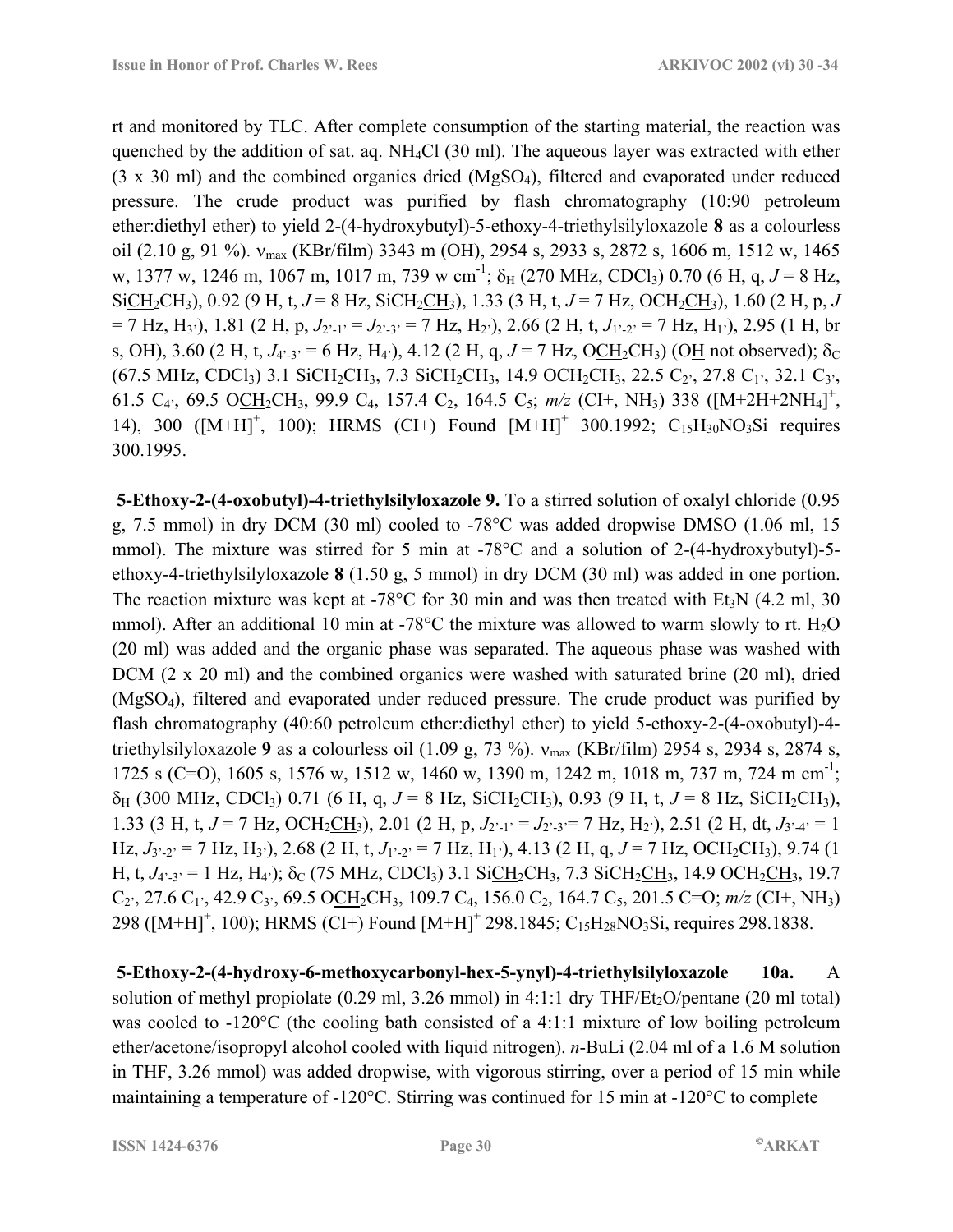the formation of lithiated methyl propiolate. A solution of 5-ethoxy-2-(4-oxobutyl)-4 triethylsilyloxazole **9** (0.776 g, 2.6 mmol) in 4:1:1 dry THF/Et<sub>2</sub>O/pentane (20 ml total) was then added dropwise with vigorous stirring. The mixture was stirred for 15 min at -120°C and the cooling bath was removed. After warming to  $-78^{\circ}$ C, the reaction mixture was quenched with a 10 % aqueous solution of KH<sub>2</sub>PO<sub>4</sub> (20 ml), washed with H<sub>2</sub>O (20 ml) and extracted with Et<sub>2</sub>O (3 x 20 ml). The combined organics were dried (MgSO4), filtered and evaporated under reduced pressure to afford a yellow oil. The crude product was purified by flash chromatography (30:70 petroleum ether:diethyl ether) to yield 2-(4-hydroxy-6-methoxycarbonyl-hex-5-ynyl)-5-ethoxy-4-triethylsilyloxazole as a colourless oil (0.77 g, 78 %).  $v_{\text{max}}$  (KBr/film) 3218 w (OH), 2954 m, 2912 w, 2235 w (C≡C), 1720 s (C=O), 1606 s, 1434 w, 1249 s, 1016 w, 738 w, 723 w cm<sup>-1</sup>;  $\delta_H$  $(270 \text{ MHz}, \text{CDCl}_3)$  0.71 (6 H, q,  $J = 8$  Hz, SiCH<sub>2</sub>CH<sub>3</sub>) 0.93 (9 H, t,  $J = 8$  Hz, SiCH<sub>2</sub>CH<sub>3</sub>), 1.34 (3 H, t,  $J = 7$  Hz, OCH<sub>2</sub>CH<sub>3</sub>), 1.80-2.05 (4 H, m, H<sub>2',3'</sub>), 2.60-2.82 (2 H, m, H<sub>1</sub>), 3.74 (3 H, s, CO<sub>2</sub>CH<sub>3</sub>), 4.13 (2 H, q,  $J = 7$  Hz, O<u>CH</u><sub>2</sub>CH<sub>3</sub>), 4.50 (1 H, t,  $J_{4'-3'} = 6$  Hz, H<sub>4</sub><sup>*'*</sup>) (O<u>H</u> not observed);  $\delta_C$  (75 MHz, CDCl<sub>3</sub>) 3.1 SiCH<sub>2</sub>CH<sub>3</sub>, 7.3 SiCH<sub>2</sub>CH<sub>3</sub>, 15.0 OCH<sub>2</sub>CH<sub>3</sub>, 21.0 C<sub>2</sub><sup>,</sup>, 27.4 C<sub>1</sub><sup>,</sup>, 36.1 C<sub>3</sub><sup>*,*</sup>, 52.7 CO<sub>2</sub>CH<sub>3</sub>, 60.8 C<sub>4</sub><sup>2</sup>, 69.5 OCH<sub>2</sub>CH<sub>3</sub>, 75.7 C<sub>6</sub><sup>2</sup>, 88.5 C<sub>5</sub><sup>2</sup>, 109.3 C<sub>4</sub>, 153.8 C<sub>2</sub>, 157.0 C<sub>5</sub>, 164.6 C=O;  $m/z$  (CI+, NH<sub>3</sub>) 382 ([M+H]<sup>+</sup>, 100); HRMS (CI+) Found [M+H]<sup>+</sup> 382.2057; C<sub>19</sub>H<sub>32</sub>NO<sub>5</sub>Si, requires 382.2050.

 **5-Ethoxy-2-(4-hydroxy-6-trimethylsilylhex-5-ynyl)-4-triethylsilyloxazole 10b.** To a solution of (trimethylsilyl)acetylene (64 µl, 0.45 mmol) in THF (2 ml) cooled to -78°C was added dropwise *n*-BuLi (0.28 ml of a 1.6 M solution in THF, 0.45 mmol). Stirring was continued for 15 min at -78°C and a solution of 5-ethoxy-2-(4-oxobutyl)-4-triethylsilyloxazole **9** (0.089 g, 0.30 mmol) in THF (2 ml) was added in one portion. The reaction mixture was stirred for 15 min at -78 $\degree$ C and then was quenched with a 10 % aqueous solution of  $KH_2PO_4$  (5 ml), washed with H<sub>2</sub>O (5 ml) and extracted with Et<sub>2</sub>O (3 x 5 ml). The combined organics were dried (MgSO<sub>4</sub>), filtered and evaporated under reduced pressure to afford a yellow oil. The crude product was purified by flash chromatography (60:40 petroleum ether:diethyl ether) to yield 5-ethoxy-2-(4 hydroxy-6-trimethylsilylhex-5-ynyl)-4-triethylsilyloxazole as a colourless oil (0.107 g, 90 %). νmax (KBr/film) 3275 s (OH), 2953 s, 2874 s, 2170 w (C≡C), 1727 m, 1606 s, 1574 m, 1458 m, 1414 m, 1391 m, 1249 s, 1132 m, 1076 m, 1017 s, 842 s, 737 s, 725 s cm<sup>-1</sup>;  $\delta_H$  (270 MHz, CDCl<sub>3</sub>) 0.13 (9 H, s, SiCH<sub>3</sub>), 0.72 (6 H, q,  $J = 8$  Hz, SiCH<sub>2</sub>CH<sub>3</sub>), 0.93 (9 H, t,  $J = 8$  Hz, SiCH<sub>2</sub>CH<sub>3</sub>), 1.34 (3 H, t,  $J = 7$  Hz, OCH<sub>2</sub>CH<sub>3</sub>), 1.71-1.80 (2 H, m, H<sub>2</sub><sup>)</sup>), 1.88 (2 H, appar q,  $J = 7$ Hz, H<sub>1</sub><sup>)</sup>, 2.69 (2 H, app q,  $J = 7$  Hz, H<sub>3</sub><sup>)</sup>), 3.06 (1 H, br s, OH), 4.13 (2 H,  $J = 7$  Hz, q, OCH<sub>2</sub>CH<sub>3</sub>), 4.37 (1 H, t,  $J_{4^2-3^2} = 6.5$  Hz, H<sub>4</sub><sup>2</sup>),  $\delta_C$  (75 MHz, CDCl<sub>3</sub>) -0.2 SiCH<sub>3</sub>, 3.0 SiCH<sub>2</sub>CH<sub>3</sub>, 7.2 SiCH<sub>2</sub>CH<sub>3</sub>, 14.9 OCH<sub>2</sub>CH<sub>3</sub>, 22.2 C<sub>2</sub><sup>2</sup>, 27.7 C<sub>1</sub><sup>2</sup>, 36.9 C<sub>3</sub><sup>2</sup>, 61.6 C<sub>4</sub><sup>2</sup>, 69.3 OCH<sub>2</sub>CH<sub>3</sub>, 88.6 C<sub>6</sub><sup>2</sup>, 106.9 C<sub>5</sub><sup>,</sup>, 109.2 C<sub>4</sub>, 157.1 C<sub>2</sub>, 164.4 C<sub>5</sub>;  $m/z$  (CI+, NH<sub>3</sub>) 396 ([M+H]<sup>+</sup>, 100), 298 (15); HRMS  $(CI+)$  Found  $[M+H]^+$  396.2398;  $C_{20}H_{38}NO_3Si_2$ , requires 396.2390.

**5-Ethoxy-2-(4-oxo-6-methoxycarbonylhex-5-ynyl)-4-triethylsilyloxazole 6a.** To a solution of 5-ethoxy-2-(4-hydroxy-6-methoxycarbonyl-hex-5-ynyl)-4-triethylsilyloxazole **10a** (0.496 g, 1.3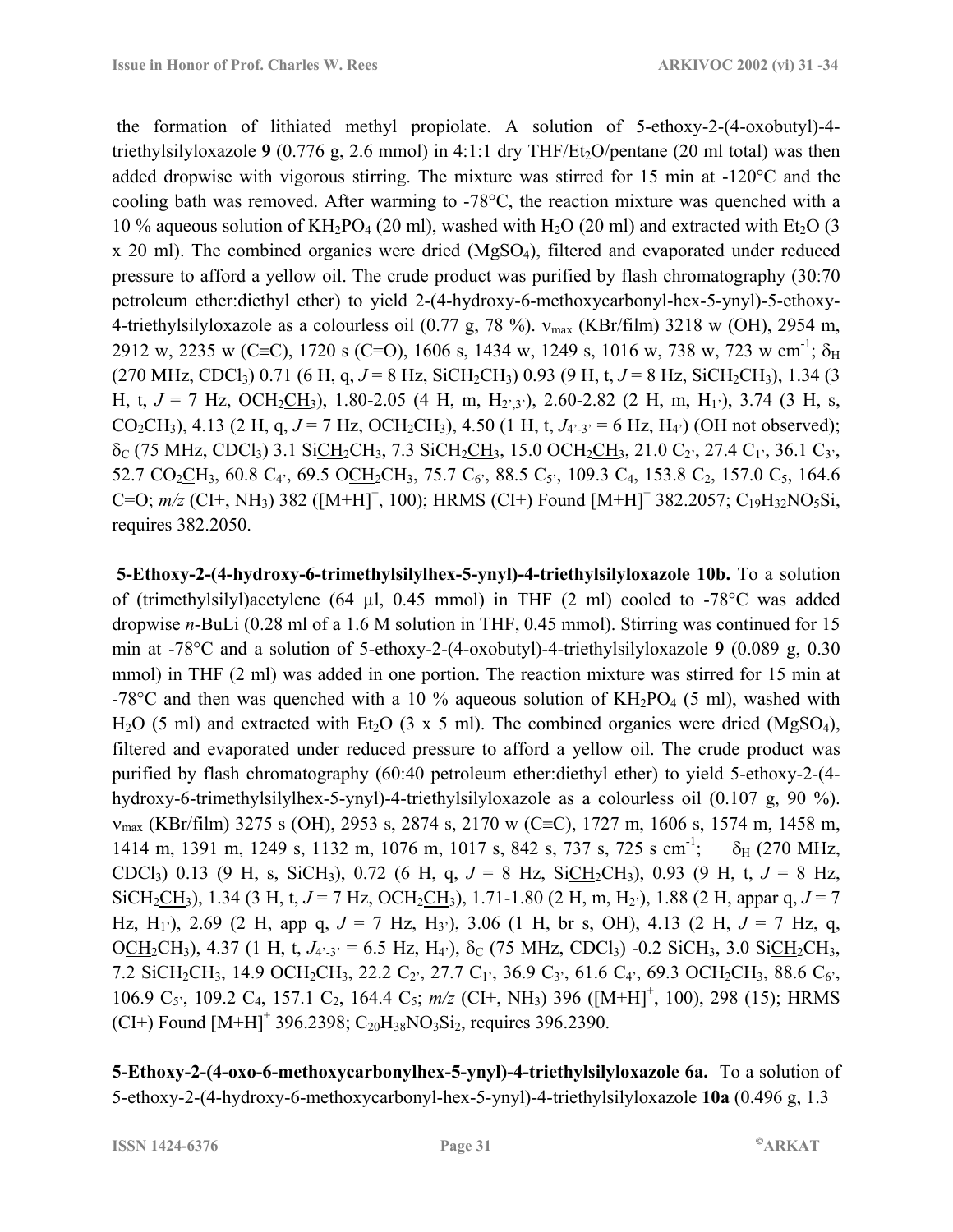mmol) in DCM (8 ml) at rt was added Dess-Martin periodinane (0.652 g, 1.56 mmol). After the reaction was complete as indicated by TLC analysis, the reaction mixture was quenched by the addition of sat. aq. NaHCO<sub>3</sub> (10 ml). The mixture was partitioned between DCM and sat. aq. NaHCO<sub>3</sub>. The combined organics were dried  $(MgSO<sub>4</sub>)$ , filtered and evaporated under reduced pressure to afford a pale yellow oil. The crude product was purified by flash chromatography (50:50 petroleum ether:diethyl ether) to yield 5-ethoxy-2-(4-oxo-6-methoxycarbonylhex-5-ynyl)- 4-triethylsilyloxazole **6a** as a colourless oil (0.379 g, 77 %) which was used directly in the next step.  $v_{\text{max}}$  (KBr/film) 2954 s, 2911 m, 2876 m, 2214 w (C≡C), 1726 s (CO<sub>2</sub>Me), 1691 s (C=O), 1606 s, 1435 w, 1254 s, 1115 w, 1010 m, 890 w, 737 m, 725 m cm<sup>-1</sup>;  $\delta_H$  (300 MHz, CDCl<sub>3</sub>) 0.66 (6 H, q,  $J = 8$  Hz, SiCH<sub>2</sub>CH<sub>3</sub>), 0.88 (9 H, t,  $J = 8$  Hz, SiCH<sub>2</sub>CH<sub>3</sub>), 1.28 (3 H, t,  $J = 7$  Hz, OCH<sub>2</sub>CH<sub>3</sub>), 2.00 (2 H, p,  $J = 7$  Hz, H<sub>2</sub><sup>,</sup>), 2.64 (4 H, appar p,  $J = 7$  Hz, H<sub>1</sub><sup>,</sup><sub>3</sub><sup>,</sup>), 3.76 (3 H, s, CO<sub>2</sub>Me), 4.08 (2 H, q,  $J = 7$  Hz, OCH<sub>2</sub>CH<sub>3</sub>);  $\delta_C$  (75 MHz, CDCl<sub>3</sub>) 3.1 SiCH<sub>2</sub>CH<sub>3</sub>, 7.3  $SiCH_2CH_3$ , 14.9 OCH<sub>2</sub>CH<sub>3</sub>, 20.7 C<sub>2</sub><sup>2</sup>, 27.2 C<sub>1</sub><sup>2</sup>, 44.1 C<sub>3</sub><sup>2</sup>, 53.3 CO<sub>2</sub>CH<sub>3</sub>, 69.4 OCH<sub>2</sub>CH<sub>3</sub>, 77.8 C<sub>6</sub><sup>2</sup>, 80.6 C5í, 109.7 C4, 152.5 C2, 155.5 C5, 164.6 CO2Me, 184.8 C4í; *m/z* (CI+, NH3) 398  $([M+NH<sub>4</sub>]<sup>+</sup>, 22), 380 ([M+H]<sup>+</sup>, 73), 239 (100); HRMS (CI+) Found [M+H]<sup>+</sup> 380.1899;$  $C_{19}H_{30}NO_5Si$ , requires 380.1893.

**5-Ethoxy-2-(4-oxo-6-trimethylsilylhex-5-ynyl)-4-triethylsilyloxazole 6b.** The experiment was carried out by the procedure used for the preparation of **6a** with 2-(4-hydroxy-6 trimethylsilylhex-5-ynyl)-5-ethoxy-4-triethylsilyloxazole (0.112 g, 0.283 mmol) and Dess-Martin periodinane (0.142 g, 0.34 mmol) in dry DCM (2 ml). The crude product was purified by flash chromatography (60:40 petroleum ether:diethyl ether) to yield 5-ethoxy-2-(4-oxo-6 trimethylsilylhex-5-ynyl)-4-triethylsilyloxazole **6b** as a colourless liquid (0.089 g, 80 %). νmax (KBr/film) 2954 s, 2911 s, 2874 s, 2150 w (C≡C), 1679 s (C=O), 1605 s, 1252 s, 1110 s, 1019 m, 847 s, 737 s, 724 s cm<sup>-1</sup>;  $\delta_H$  (300 MHz, CDCl<sub>3</sub>) 0.20 (9 H, s, SiCH<sub>3</sub>), 0.71 (6 H, q,  $J = 8$  Hz,  $SiCH_2CH_3$ ), 0.93 (9 H, t, *J* = 8 Hz,  $SiCH_2CH_3$ ), 1.33 (3 H, t, *J* = 7 Hz, OCH<sub>2</sub>CH<sub>3</sub>), 2.02 (2 H, p, *J*  $= 7$  Hz, H<sub>2</sub><sup>)</sup>, 2.62 (2 H, t,  $J = 7$  Hz, H<sub>1</sub><sup>)</sup>, 2.65 (2 H, t,  $J = 7$  Hz, H<sub>3</sub><sup>'</sup>), 4.12 (2 H, q,  $J = 7$  Hz, OCH<sub>2</sub>CH<sub>3</sub>);  $\delta_c$  (75 MHz, CDCl<sub>3</sub>) -0.8 SiCH<sub>3</sub>, 3.1 SiCH<sub>2</sub>CH<sub>3</sub>, 7.3, SiCH<sub>2</sub>CH<sub>3</sub>, 14.9 OCH<sub>2</sub>CH<sub>3</sub>, 21.2  $C_2$ , 27.5  $C_1$ , 44.2  $C_3$ , 69.4 OCH<sub>2</sub>CH<sub>3</sub>, 98.0  $C_6$ , 101.8  $C_5$ , 109.6  $C_4$ , 156.0  $C_2$ , 164.6  $C_5$ , 186.7 C<sub>4</sub>;  $m/z$  (CI+, NH<sub>3</sub>) 394 ([M+H]<sup>+</sup>, 100), 132 ([SiEt<sub>3</sub>+NH<sub>3</sub>]<sup>+</sup>, 26), 90 (37); HRMS (CI+) Found  $[M+H]^+$  394.2246;  $C_{20}H_{36}NO_3Si$ , requires 394.2234.

**Preparation of 7-phenyl-hept-6-ynenitrile 11.** A solution of 6-bromo-1-phenylhex-1-yne<sup>13</sup>  $(1.34 \text{ g}, 5.65 \text{ mmol})$  and KCN  $(1.47 \text{ g}, 22.6 \text{ mmol})$  in acetone  $(4 \text{ ml})$  and water  $(4 \text{ ml})$  was heated to 65 °C for 35 h. The reaction mixture was diluted with water (20 ml) and extracted with ether  $(3 \times 30 \text{ ml})$ . The combined organics were washed with brine  $(2 \times 20 \text{ ml})$ , dried  $(MgSO<sub>4</sub>)$ , filtered and concentrated under reduced pressure. The residual oil was purified by flash chromatography (70:30 petroleum ether:diethyl ether) to yield 7-phenyl-hept-6-ynenitrile **11** as a colourless liquid (0.636 g, 62 %). νmax (KBr/film) 3057 w, 2934 s, 2867 m, 2245 w (CN), 1597 w, 1489 s, 1441 m, 1249 w, 1070 w, 757 s, 693 s cm<sup>-1</sup>,  $\delta_H$  (270 MHz, CDCl<sub>3</sub>) 1.66-1.88 (4 H, m, H<sub>3,4</sub>), 2.37 (2 H,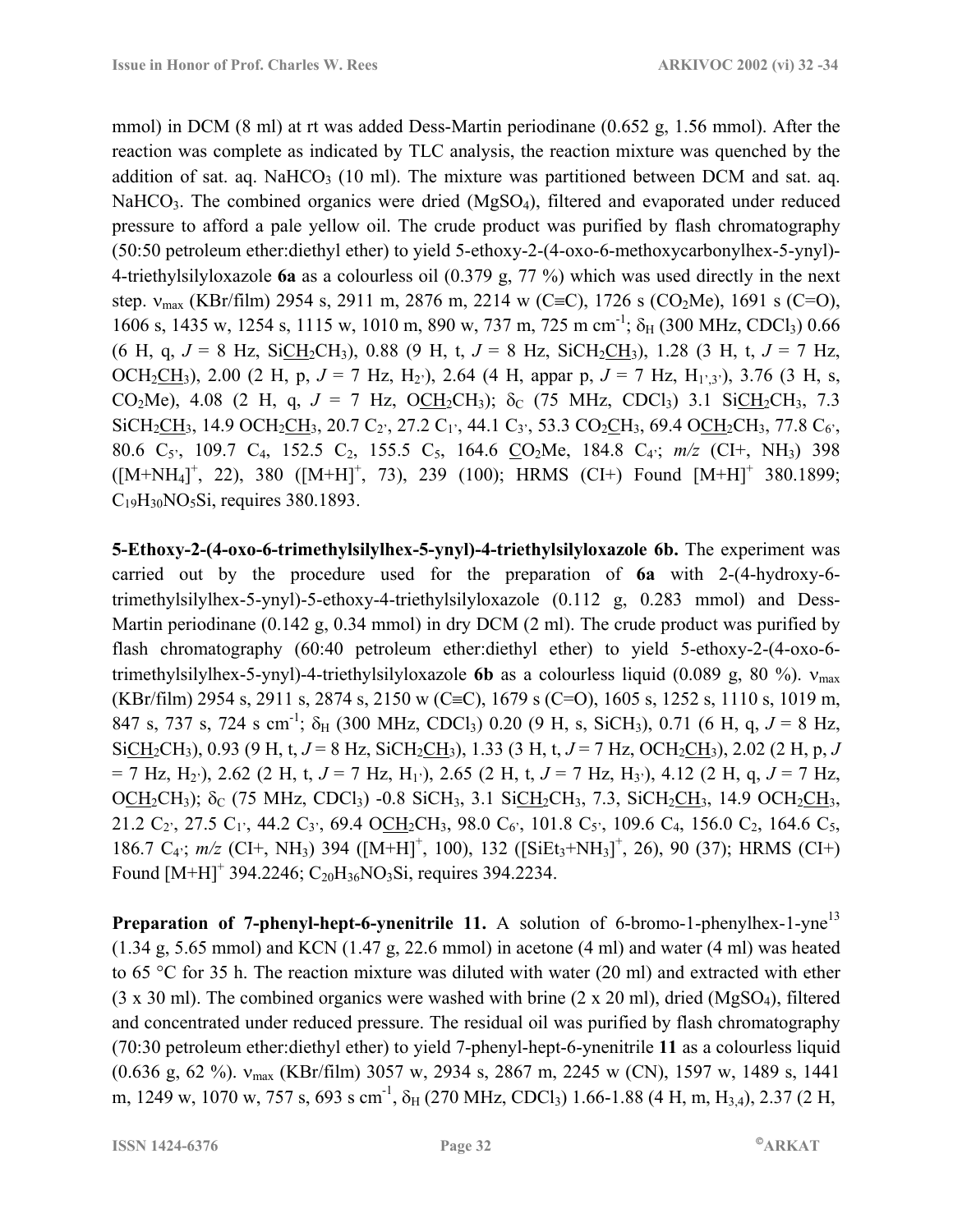t, H<sub>5</sub>,  $J_{5-4}$  = 6.5 Hz), 2.45 (2 H, t, H<sub>2</sub>,  $J_{2-3}$  = 6.5 Hz), 7.23-7.32 (3 H, m, H<sub>3',4'</sub>), 7.34-7.40 (2 H, m, H<sub>2</sub><sup>)</sup>,  $\delta$ <sub>C</sub> (67.5 MHz, CDCl<sub>3</sub>) 16.6 C<sub>5</sub>, 18.5 C<sub>2</sub>, 24.4, 27.3 C<sub>3,4</sub>, 81.4 C<sub>7</sub>, 88.5 C<sub>6</sub>, 119.4 C<sub>1</sub>, 123.4  $C_1$ <sup>2</sup>, 127.6  $C_4$ <sup>2</sup>, 128.1  $C_3$ <sup>2</sup>, 131.4  $C_2$ <sup>2</sup>; *m/z* (CI+, NH<sub>3</sub>) 201 ([M+NH<sub>4</sub>]<sup>+</sup>, 100); HRMS (CI+) Found  $[M+NH_4]^+$  201.1390  $C_{13}H_{17}N_2$  requires 201.1392

**5-Ethoxy-2-(6-phenylhex-5-ynyl)-4-triethylsilyloxazole 6c.** 7-Phenyl-hept-6-ynenitrile **11**  $(0.137 \text{ g}, 0.75 \text{ mmol})$ , ethyl (triethylsilyl)diazoacetate  $(0.114 \text{ g}, 0.5 \text{ mmol})$  and Rh<sub>2</sub>(octanoate)<sub>4</sub> (4 mg, 0.005 mmol) were dissolved in dry benzene (2 ml) and heated to reflux. On consumption of the silyldiazoester by TLC, the reaction was cooled to room temperature and concentrated under reduced pressure. The crude product was purified by flash chromatography (90:10 petroleum ether:diethyl ether) to yield 5-ethoxy-2-(6-phenylhex-5-ynyl)-4-triethylsilyloxazole **6c** as a colourless liquid (0.119 g, 62 %).  $v_{\text{max}}$  (KBr/film) 2950 s, 2874 s, 2231 w (C≡C), 1605 s, 1574 w, 1461 w, 1244 m, 1018 m, 755 m, 737 m, 724 m, 692 m cm<sup>-1</sup>; δ<sub>H</sub> (300 MHz, CDCl<sub>3</sub>) 0.72 (6 H, q,  $J = 8$  Hz, SiCH<sub>2</sub>CH<sub>3</sub>), 0.94 (9 H, t,  $J = 8$  Hz, SiCH<sub>2</sub>CH<sub>3</sub>), 1.32 (3 H, t,  $J = 7$  Hz, OCH<sub>2</sub>CH<sub>3</sub>), 1.59-1.68 (2 H, m, H<sub>3</sub><sup>*'*</sup>), 1.81-1.91 (2 H, m, H<sub>2</sub><sup>*'*</sup>), 2.42 (2 H, t, *J<sub>4</sub>*·<sub>3</sub><sup>*'*</sup> = 7 Hz, H<sub>4</sub><sup>*'*</sup>), 2.69  $(2 \text{ H, t, } J_{1\cdot2'} = 7.5 \text{ Hz, H}_{1'}), 4.12 (2 \text{ H, q}, J = 7 \text{ Hz, OCH}_{2}\text{CH}_{3}), 7.22-7.27 (3 \text{ H, m, H}_{9',10'}), 7.33-$ 7.38 (2 H, m, H<sub>8</sub>);  $\delta_C$  (75 MHz, CDCl<sub>3</sub>) 3.1 SiCH<sub>2</sub>CH<sub>3</sub>, 7.3 SiCH<sub>2</sub>CH<sub>3</sub>, 14.9 OCH<sub>2</sub>CH<sub>3</sub>, 19.0 C<sub>4</sub><sup>2</sup>, 26.5, 28.1 (2 peaks)  $C_{1,2,3}$ , 69.4 OCH<sub>2</sub>CH<sub>3</sub>, 80.9 C<sub>6</sub><sup>2</sup>, 89.7 C<sub>5</sub><sup>2</sup>, 109.5 C<sub>4</sub>, 123.9 C<sub>7</sub><sup>2</sup>, 127.5 C<sub>10</sub><sup>2</sup>, 128.1 C<sub>9</sub><sup>,</sup>, 131.5 C<sub>8</sub><sup>,</sup>, 156.9 C<sub>2</sub>, 164.5 C<sub>5</sub>;  $m/z$  (CI+, NH<sub>3</sub>) 384 ([M+H]<sup>+</sup>, 40), 354 (65), 326 (57), 310 (20), 282 ([M-C<sub>6</sub>H<sub>5</sub>C≡C]<sup>+</sup>, 19), 224 (14), 115 (56), 103 (33), 87 (40), 75 (42), 49 (100); HRMS (CI+) Found  $[M+H]^+$  384.2361; C<sub>23</sub>H<sub>34</sub>NO<sub>2</sub>Si requires 384.2359.

 **2-Ethoxy-3-methoxycarbonyl-6,7-dihydro-***5H***-benzofuran-4-one 12a.** A solution of 5 ethoxy-2-(4-oxo-6-methoxycarbonylhex-5-ynyl)-4-triethylsilyloxazole **6a** (0.24 g, 0.632 mmol) in toluene (2 ml) was heated to 120°C and monitored by TLC for complete consumption of the alkyne. The solution was cooled to room temperature, concentrated under reduced pressure and the residual oil purified by flash chromatography (10:90 petroleum ether:diethyl ether) to yield 2-ethoxy-3-methoxy carbonyl-4-oxo-4,5,6,7-tetrahydrobenzofuran **12a** as a white solid (0.093 g, 62 %). m.p. 67-68 °C;  $v_{\text{max}}$  (KBr/film) 2973 w, 2945 w, 2903 w, 1681 s (C=O), 1608 s (C=O), 1593 m, 1451 w, 1263 m, 1224 m, 1108 w, 1085 m, 1010 w cm<sup>-1</sup>;  $\delta_H$  (270 MHz, CDCl<sub>3</sub>) 1.39 (3) H, t,  $J = 7$  Hz, OCH<sub>2</sub>CH<sub>3</sub>), 2.09 (2 H, p,  $J = 6.5$  Hz, H<sub>6</sub>), 2.45 (2 H, t,  $J_{7.6} = 6.5$  Hz, H<sub>7</sub>), 2.73 (2 H, t,  $J_{5-6}$  = 6.5 Hz, H<sub>5</sub>), 3.77 (3 H, s, CO<sub>2</sub>Me), 4.36 (2 H, q,  $J = 7$  Hz, OCH<sub>2</sub>CH<sub>3</sub>);  $\delta_C$  (67.5 MHz, CDCl<sub>3</sub>) 14.8 OCH<sub>2</sub>CH<sub>3</sub>, 21.9, 22.8 C<sub>6.7</sub>, 38.3 C<sub>5</sub>, 51.5 CO<sub>2</sub>CH<sub>3</sub>, 69.1 OCH<sub>2</sub>CH<sub>3</sub>, 90.3 C<sub>3</sub>, 119.6 C<sub>3a</sub>, 157.8 C<sub>7a</sub>, 161.7 <u>C</u>O<sub>2</sub>CH<sub>3</sub>, 162.7 C<sub>2</sub>, 191.8 C=O;  $m/z$  (CI+, NH<sub>3</sub>) 239 ([M+H]<sup>+</sup>, 100); HRMS  $(CI+)$  Found  $[M+H]^+$  239.0923;  $C_{12}H_{15}O_5$  requires 239.0920.

**2-Ethoxy-3-trimethylsilyl-6,7-dihydro-5***H***-benzofuran-4-one 12b.** A solution of 2-(4-oxo-6 trimethylsilylhex-5-ynyl)-5-ethoxy-4-triethylsilyloxazole **6b** (0.088 g, 0.223 mmol) in DCB (0.5 ml) was heated to 180 °C and monitored by TLC for complete consumption of the alkyne. The solution was cooled to room temperature, concentrated under reduced pressure and the residual